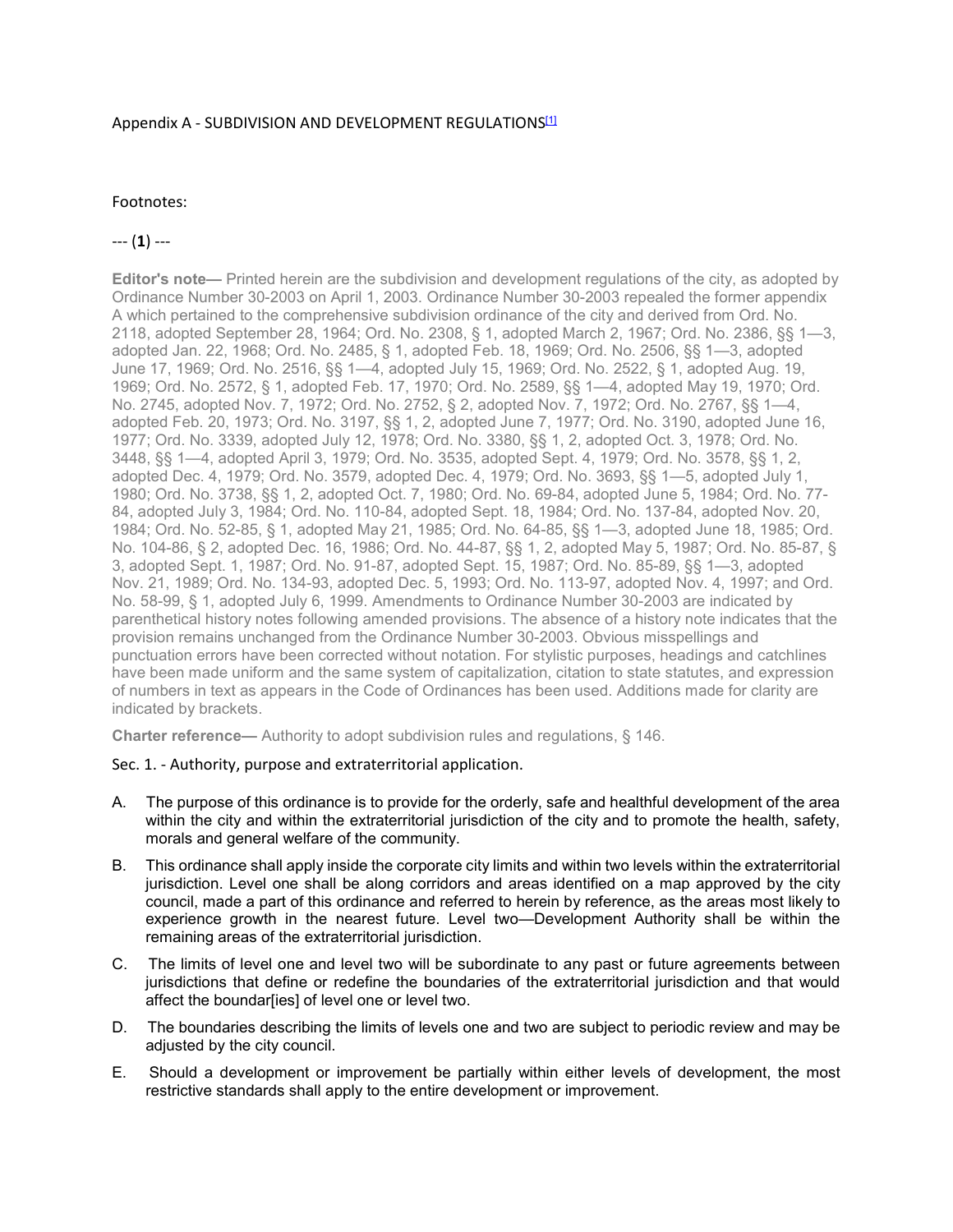F. Inside the city limits and within levels one and two, there shall under all situations be a plat filed with the city if located within the certificate of convenience and necessity (CCN) area, and/or where there exist a contract between outside water providers and the city. Such plat shall be provided to the Planning Division in conformance with requirements therein and herein as applicable.

Sec. 2. - Definitions.

For the purpose of this ordinance, the following terms, phrases, words and their derivations shall have the meanings ascribed to them in this section.

*Alley.* An "alley" is a minor public right-of-way, which is used primarily for vehicular service access to the back or sides of properties otherwise abutting on a public street.

*Applicant.* An "applicant" is any person or any agent thereof establishing a lot of record or proposing to divide land so as to constitute a subdivision as that term is defined herein. In any event, the term "applicant" shall be restricted to include only the owner, equitable owner or authorized agent of such owner or equitable owner of land sought to be subdivided.

*Block.* A "block" shall be the property fronting on a street between street intersections or 1,200 feet, whichever is less. Where a street intersects only one side of a block, that side of the street shall be calculated in determining the block regardless of an intervening street.

*Board of adjustment.* The "board of adjustment" is the board of adjustment of the City of Wichita Falls, Texas, pursuant to Chapter 211 of the Texas Local Government Code.

*Border lines.* "Border lines" are water or sewer lines that abut one or more sides of a subdivision, but which serve other land as well as the land in such subdivision.

*Building setback line.* The "building setback line" is the line within a property defining the minimum horizontal distance between a building or structure and the property line.

*City.* Unless otherwise stated herein, "City" shall be city departments, and boards and commissions having purview over these regulations as applicable. "City" may also refer to the area contained within the boundary limits of the City of Wichita Falls.

*Commission.* The "Commission" is the Planning and Zoning Commission.

*Comprehensive plan.* The "comprehensive plan" is a plan of the city, adopted by the city council and as may be amended from time to time, that may include details related to growth, development, and city resources.

*Cul-de-sac.* A "cul-de-sac" is a minor street having but one vehicular access to another street and terminated by a vehicular turnaround.

*Dead-end street.* A "dead-end street" is a street, other than a cul-de-sac, with only one outlet.

*Development* or *developed.* The term "developed" or "development" shall refer to those situations where water, sewer, streets or other utility, including stormwater provisions, are installed according to standards under this regulation or as may be required.

*Easement.* An "easement" is an interest in land recorded for record that may be granted to a public, quasi public or private entity for installing and maintaining utilities, across, over or under private land together with the right to enter thereon, with machinery and other vehicles necessary for the maintenance of said utilities and that may include areas designated for access to an easement where a utility is located. An easement shall also include those areas reserved for other use that may include ingress and egress, drainage and other such utility.

*Engineer.* An "engineer" is a person duly authorized under the provisions of the Texas Engineering Registration Act, as heretofore or hereafter amended, to practice the profession of engineering.

*Extraterritorial jurisdiction.* Area outside of a city as defined by Texas Local Government Code ch. 42.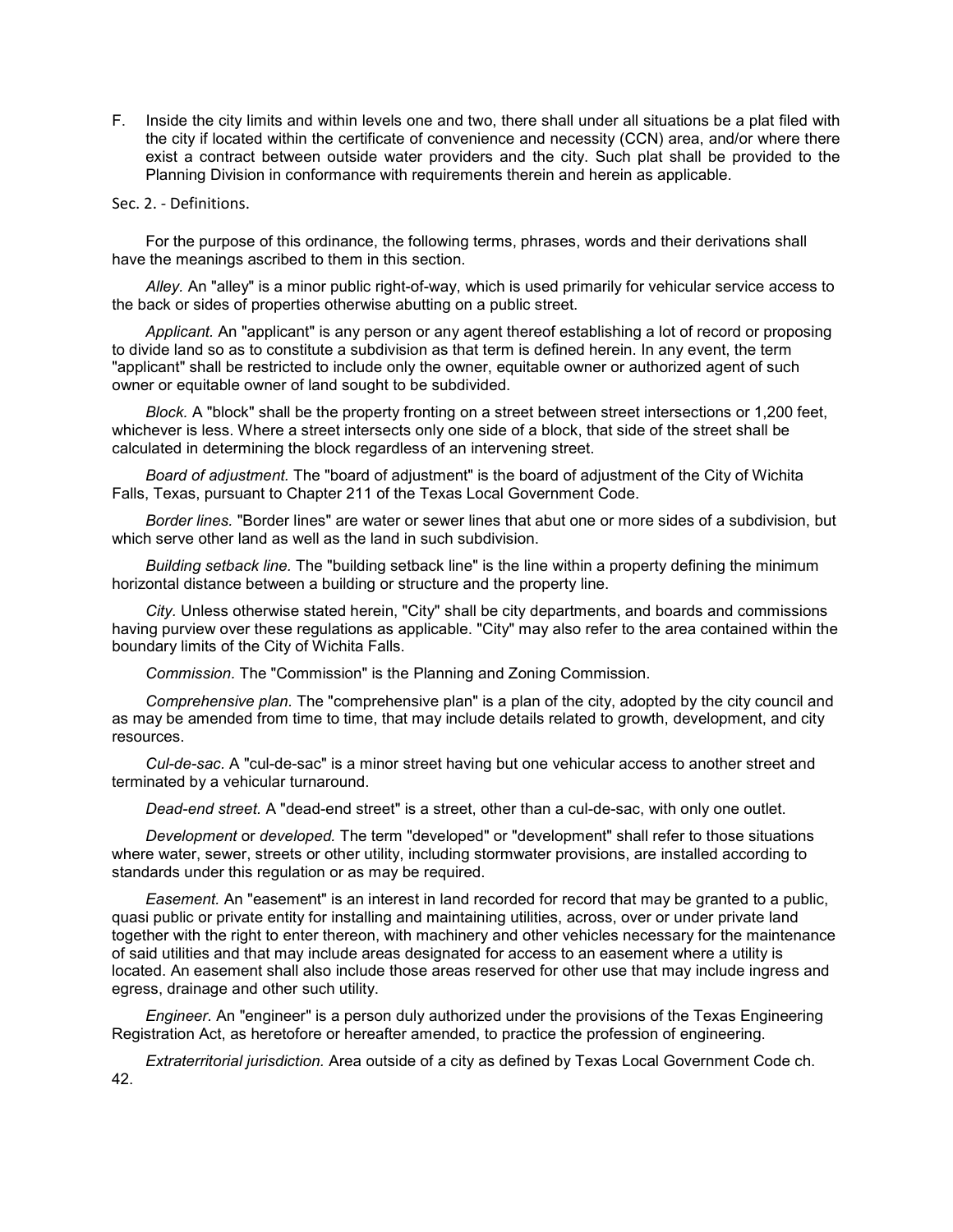*Governmental unit.* A "governmental unit" shall be the city, county, state or federal government, or other political subdivision of the state authorized to accept dedications for streets, easements and/or utilities.

*He.* Use of the term "he" shall not be construed as gender specific.

*Improvement(s).* An "improvement" shall be the construction of any structure or site element above the natural grade or additions to or modifications of any such structure or site element. This provision shall also include parking lots.

*Level of development.* "Level of development" shall refer to levels one and two as defined herein.

*Level one and level two.* "Level one and level two" shall refer to the application of standards within areas defined on a map, approved by the city council, and by reference made a part of this ordinance.

*Lot.* A "lot" is an undivided tract or parcel of land which is, or in the future may be, offered for sale, conveyance, transfer or improvement; which is designated as a distinct and separate tract, and which is identified by a tract, lot number, or symbol in a duly approved subdivision plat which has been approved by the Commission and properly filed for record. All lots shall provide dedicated access to a public street sufficient for the projected traffic generated by the proposed development, with the exception of lots for single and/or two family residential development which shall have frontage on a public street.

*Lot of record.* A "lot of record" is a tract of land legally recorded as a plat with the land records of the county.

*Master plan.* A "Master plan" is a comprehensive concept plan to show the development of domestic water, sanitary sewer utilities, and storm water drainage within a proposed subdivision. The applicant's master plan shall have documentation to describe the methodology intended to be used along with the preliminary plans with sufficient analyses to verify that the requirements of the city ordinances can be addressed.

*On-site lines.* "On-site lines" are water or sewer lines within a subdivision, or water or sewer lines abutting one or more sides of a subdivision that serve only land in such subdivision.

*Pavement width.* The "pavement width" is the portion of a street available for vehicular traffic; where curbs are laid, it is the portion between the faces of curbs.

*Person.* A "person" is an individual, association, firm or corporation.

*Plat.* A "plat" shall refer to both preliminary and final plats and shall be determined by the section in which it appears.

*Plat, final.* A "final plat" is a plat prepared by a licensed surveyor or registered engineer, bearing the same requirements as a preliminary plat, in the absence of a preliminary plat, and/or in accordance with requirements herein, which is duly acknowledged by the owners, proprietors and those that have interest in the land, or by some duly authorized agent of such owners, proprietors and interest, in the manner required for the acknowledgment of deeds or as required herein and which is to be filed for record in the office of the county clerk of the county or counties in which the land lies.

*Plat, minor.* "Minor plat" is a final plat of four or fewer lots, and not requiring the creation of any new street, or the extension of municipal facilities.

*Plat, preliminary.* A "preliminary plat" is a tentative drawing made by a licensed surveyor or registered engineer for inspection purposes only, showing the entire tract of land sought to be subdivided, accurately describing all of said subdivision or addition by metes and bounds, locating the same with respect to an original corner of the original survey of which it is a part and giving dimensions thereof of said subdivision or addition, and dimensions of all streets, alleys, squares, parks or other portions of same intended to be dedicated to public use, or for the use of purchasers or owners of lots fronting thereon or adjacent thereto.

*Public improvements.* A public improvement is any water system, sewer system, or drainage system intended to be used by the public, and excepted by the Public Works Department.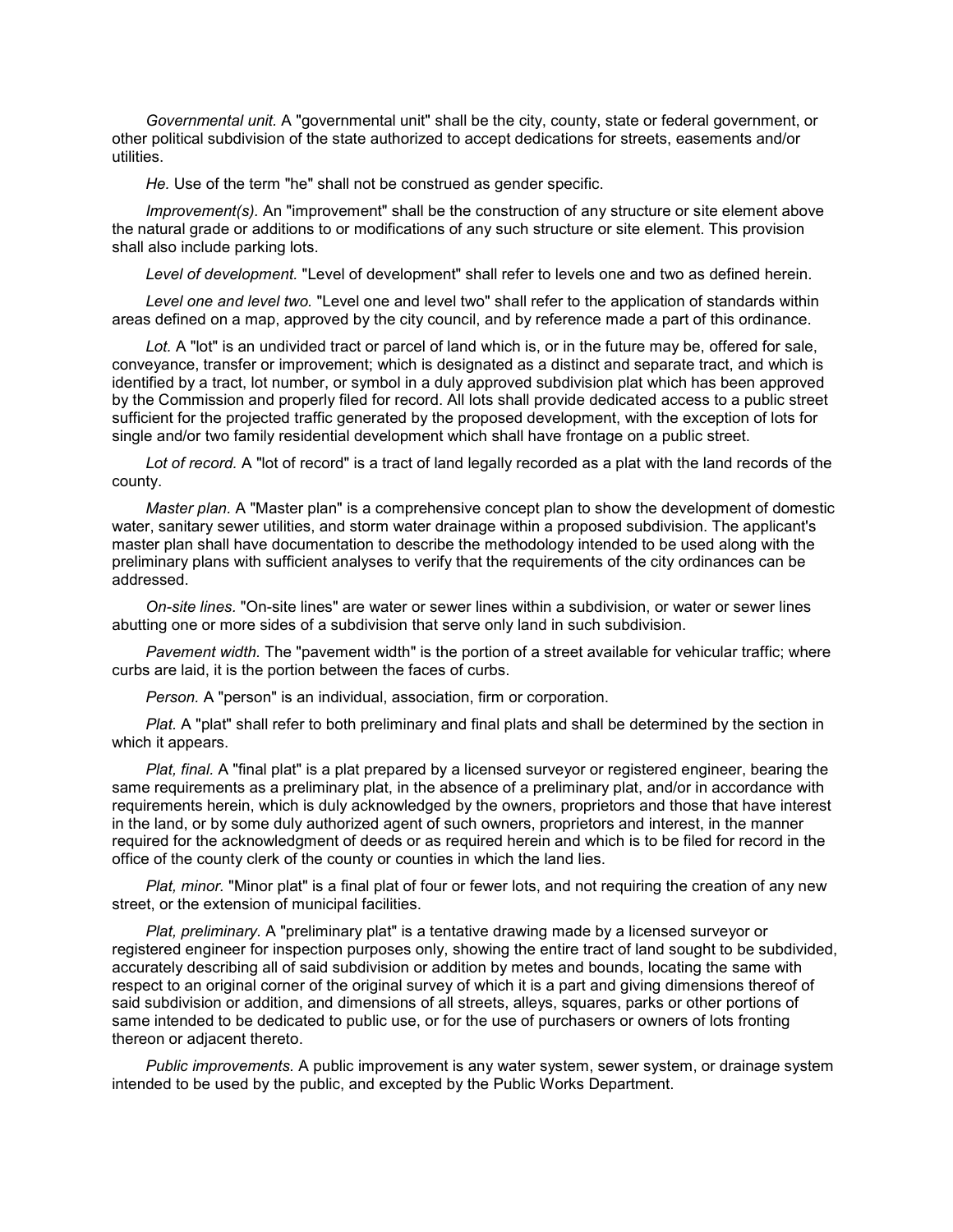*Public right-of-way.* A "public right-of-way" is a strip of land used, or intended to be used, wholly or in part, as a public street, alley, walkway or drainage way.

*Residence.* A building intended to be or is occupied as the dwelling place of one or more persons in which the use and management of sleeping quarters and all appliances for cooking, ventilating, heating, or lighting are under one control, and which shall include one- and two-family dwellings, apartment houses, boardinghouses and mobile/manufactured homes.

*Shall, may.* The word "shall" is always mandatory. The word "may" is discretionary.

*Streets.* A "street" is a public right-of-way or private access which provides vehicular access to adjacent land, whether designated as a street, highway, thoroughfare, parkway, throughway, avenue, lane, boulevard, road, place, drive, expressway, freeway, or however otherwise designated where such designation or classification may be shown on the most recent thoroughfare plan.

- (1) An "arterial street" is one used primarily to provide circulation to various sections of the city.
- (2) A "collector street" is one used primarily to provide circulation within the neighborhood, to carry traffic from minor streets to arterial streets or to carry traffic through or adjacent to commercial, industrial or high population density areas such as large apartment developments.
- (3) A "marginal access street" is a minor street which is parallel and adjacent to an arterial street and which is used primarily to provide access to abutting properties and protection from through traffic.
- (4) A local street is primarily to provide access for residential or commercial traffic. The street use discourages through-traffic where such traffic does not have origin or destination within respective residential or commercial areas.
	- a. A "Local residential street" is a public road used primarily for access to abutting residential property.
	- b. A "Local commercial street" is a public road used primarily for access to abutting nonresidential property.

*Subdivision.* A "subdivision" is the division of any tract of land into two or more parts. Subdivision includes resubdivision. For the purpose of this ordinance, a single lot plat shall be considered a subdivision.

*Surveyor.* A "surveyor" is a person duly authorized under the provisions of the Texas Registered Public Surveyors Act, as heretofore or hereafter amended, to practice the profession of public surveying.

*Tank battery.* A "tank battery" shall generally consist of multiple tanks used for the containment or storage of fuels or fuel products or by-products. A single tank may also be considered a tank battery.

*Thoroughfare plan.* The "thoroughfare plan" is intended to address future development by reserving rights-of-way to support development, and shall be a plan adopted by the city council, and may be amended from time to time, that reflects the existing, future or functional classification of all streets, roads and highways indicated therein and the standards associated with right-of-way and paving width.

Words not expressly defined herein are to be construed in accordance with customary usage in municipal planning and engineering practices.

(Ord. No. 20-2018, 5-1-2018)

Sec. 3. - Platting process and conditions.

- 3.1 *General.*
	- A. Whenever an applicant desires to create a subdivision within the city or its extraterritorial jurisdiction, he shall plat the property, construct the required site improvements, and meet all of the other requirements of this ordinance at the applicant's expense.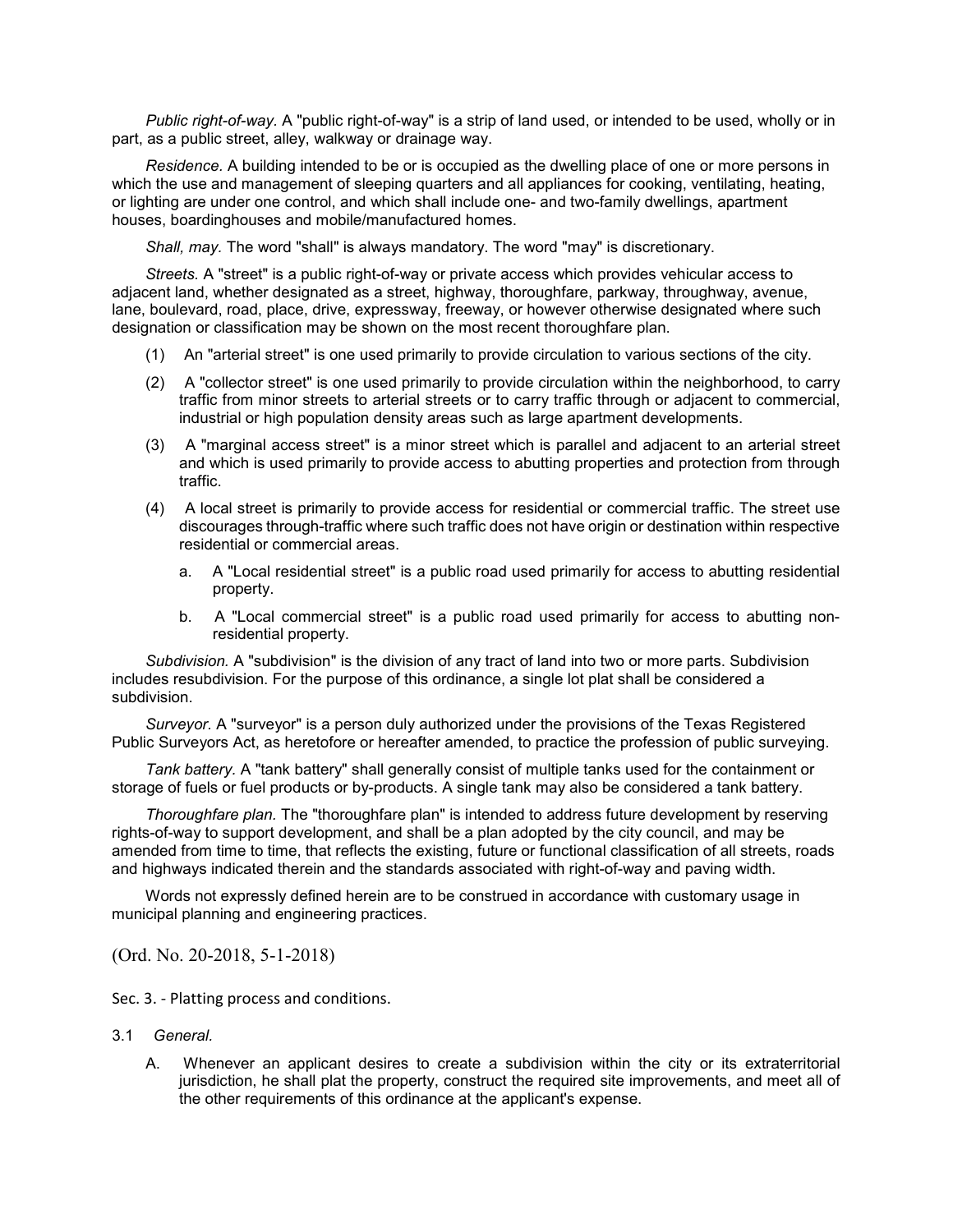- B. No subdivision of land shall occur as to make or create a situation as to make any part of the resulting tract, parcel or lot nonconforming or without access.
- C. No preliminary plat shall be submitted concurrently with a final plat. This may be waived on agreement by the Director of Community Development and the Director of Public Works.
- D. A presubmittal meeting with city staff shall be required when a proposed subdivision is more than five lots.
- 3.2 *Plat required.*
	- A. Whenever the owner(s) of platted lot(s) within the city or its extraterritorial jurisdiction proposes to construct or has constructed a structure that crosses a lot line or has violated setback requirements, such owner shall replat the lots in accordance with this ordinance.
	- B. Whenever the owner of a tract of land, within the city or its extraterritorial jurisdiction, which has not been platted proposes to sell such tract in part, to obtain a site plan for said tract pursuant to Appendix B of this Code, or to construct or expand any building or other structure thereon, or to connect said tract with any water or wastewater utility, he shall plat such tract in accordance with this ordinance. Even though he plats such tract in whole or in part as a single lot, he shall be required to dedicate the required boundary street right-of-way for the entire original tract as it exists prior to the plat, and comply with all other applicable requirements of this ordinance if shown on the thoroughfare plan, in the metropolitan transportation plan or as required by the county. Provided, however, the owner will not have to plat the tract if such tract was subdivided from a larger tract no later than December 31, 1927. However, if the tract was subdivided from a larger tract on or after September 28,1964, the larger tract must be platted to show the smaller tract as a lot therein.

Under the above condition, the dedication of right-of-way along a remaining unplatted tract or parcel, where the original parcel, tract or lot was unplatted, will not require the platting of the remainder of the tract or parcel if there is no provision of municipal or other services required for the remaining tract.

- 3.3 *Sequence of approval.* Unless otherwise provided for by this ordinance, an application for plat approval shall not be considered filed until:
	- A. A preliminary plat of such property has been approved or conditionally approved by the Commission and all conditions or preliminary plat approval have been satisfied and approved by the Planning Department or via submittal of a final plat; and,
	- B. All public improvements required pursuant to this section have been constructed by the applicant and approved by the city, or secured by the applicant through an approved financing mechanism (i.e. irrevocable letter of credit) in an amount approved by the Director of Public Works.

If desired by the applicant, a final plat may constitute only that portion of the approved preliminary plat proposed to be recorded and developed, provided such portion conforms to all requirements of this section and that the phases of development are indicated.

- 3.4 *Platting assistance.* Prior to the official submittal of a preliminary plat of more than five lots, the applicant shall meet, consult with and present a proposed plan of subdivision to the Planning Division and Public Works for comments and advice on the procedures, specifications and standards required by the city for the subdivision of land, and who may use the services of other city departments as required.
- 3.5 *Fees.* At the time an applicant applies for approval of a preliminary plat or final plat or replat, he shall pay to the city, through the Planning Division, a fee to cover the costs of reviewing and processing the plat as provided below. The area for revised preliminary plats shall be determined by the area changed from the previous submission. This fee shall be in addition to other fees required by the city. Fees shall be established as provided in the development fee ordinance adopted by the city council, which may from time to time adjust and revise the fees established, without amending this section.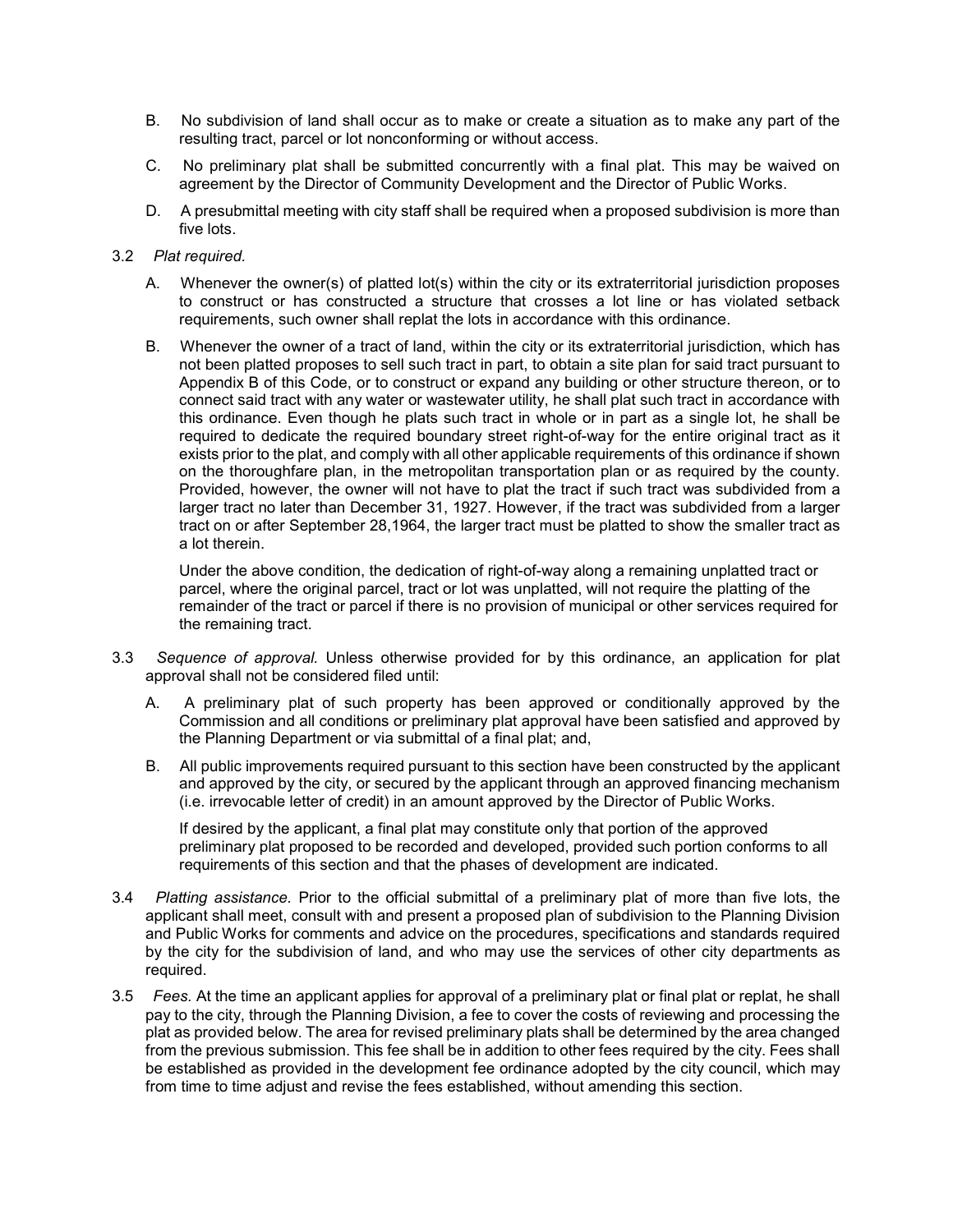- 3.6 *Exceptions to platting or fees.*
	- A. The following types of plats are specifically exempt from the payment of fees:
		- 1. Plats submitted by the city or any of its departments.
		- 2. Plats submitted by any governmental or educational agency.
		- 3. Plats submitted to correct minor drafting errors in recorded plats.
		- 4. Plats filed for the purpose of dedicating land to the city in which no other subdivision of land is shown.
		- 5. Replats occasioned by governmental action.
	- B. The following situations are exempt from platting requirements:
		- 1. Remodeling an existing structure without adding to the floor area.
		- 2. Adding additional floor area or constructing accessory structures to an existing single-family or duplex residential use, when such addition or construction is less than 50 percent of the existing floor area and does not encroach over a utility line or easement and/or does not exceed a value equal to or greater than 50 percent of the tax appraised value of the improvement immediately prior [to] construction.
		- 3. Divisions of land where all resulting tracts are (a) 5.00 acres or greater, and (b) each part has access, and (c) no public improvements, including water service, are required or being provided, and (d) no dedication of right-of-way.
- 3.7 *Submission requirements.*
	- A. The applicant or his engineer or surveyor shall submit to the Planning Division:
		- 1. A complete application;
		- 2. Support documents including but not limited to separate instruments, deeds, easements, or other agreements;
		- 3. Four black line copies of the plat;
		- 4. A legible-after-reproduction 8¼-inch [by] 11-inch copy of the plat that includes all information contained on the full-size plat, with the exception of field notes, metes and bounds descriptions, and signature blocks;
		- 5. A legible 8¼-inch by 11-inch or 11-inch by 17-inch electronic version of the plat including all information contained on the full-size plat in a format required by the Planning Division or Department of Public Works; and
		- 6. A fee for reviewing and processing as prescribed by the department.
	- B. Following approval of a final plat by the city, a digital copy of the plat in a format required by the Planning Division and/or Department of Public Works shall be submitted with all corrections as required. If streets are proposed to be constructed in lieu of an escrow, a copy of the plat prior to filing will be required showing angle, bearings, distances, etc.
	- C. All plats must be received at least 28 days prior to the Commission meeting, or as determined by the posted schedule provided by the Planning Division at which they are to be considered for approval.
	- D. The plat shall be drawn on sheets 22 [inches] by 34 inches with a minimum three-quarter-inch binding margin on the left side of the sheet and one-quarter-inch margins on the other three sides. An alternative size may be considered by the Planning Division and/or Department of Public Works if legible in all respects and is compatible with archival requirements of the city.
	- E. The plat shall be drawn to a scale of 100 feet to one inch. Other scales may be considered by the Planning Division and/or Department of Public Works if legible in all respects and is compatible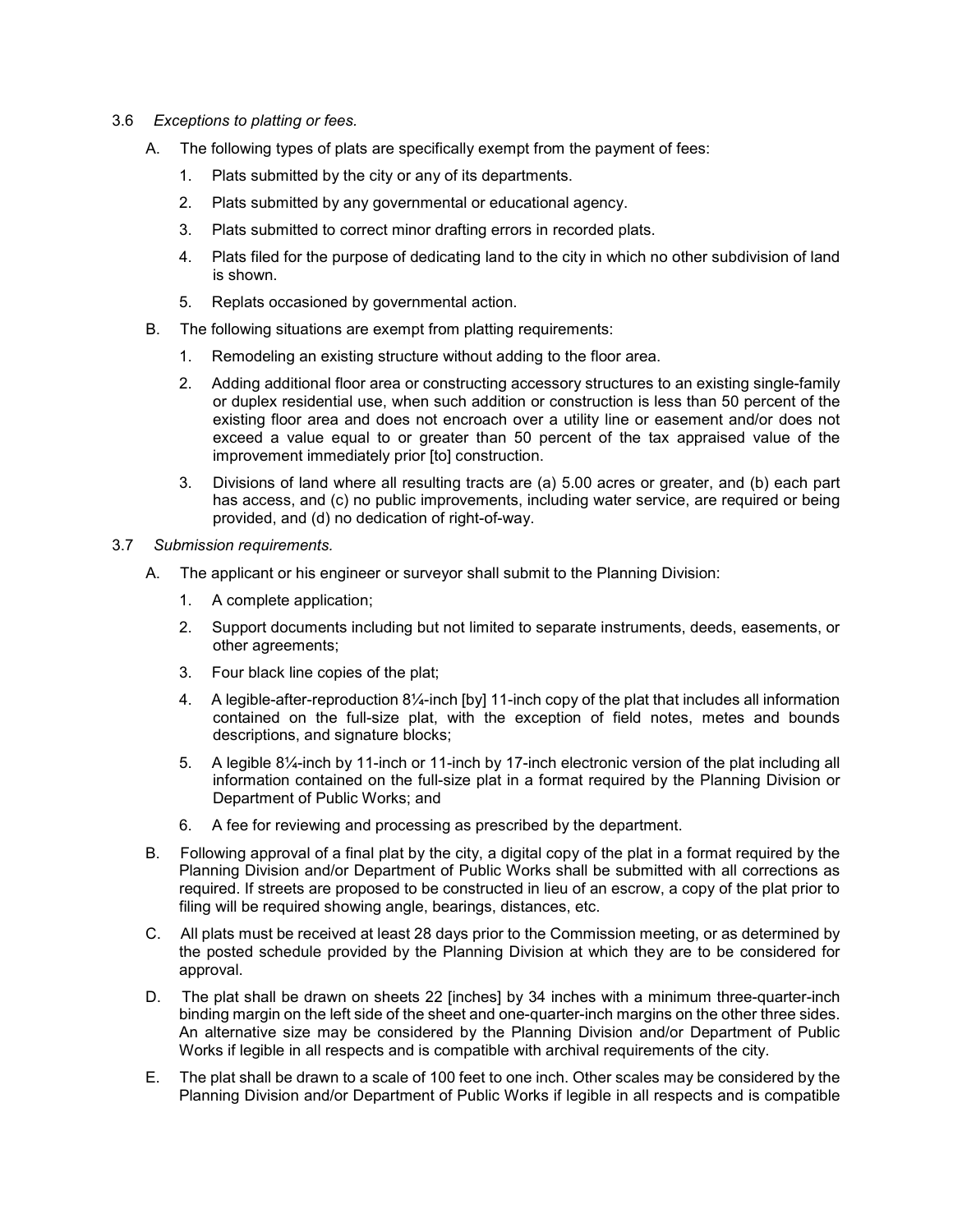with archival requirements of the city. The Planning Division and/or Department of Public Works may require a reduced scale. When more than one sheet is necessary to accommodate the entire area, an index sheet showing the entire subdivision at an appropriate scale shall be attached to the plat.

- F. Plats shall be signed and sealed by a registered state of Texas land surveyor in accordance with Texas state law.
- 3.8 *Plat processing.*
	- A. A plat shall be considered "filed" if and when the application is certified complete by the Planning Department after having reviewed that all applications, fees, and documents have been submitted in accordance with this section, and such documents are sufficiently accurate and appropriate to the specific area proposed under the final plat application.
	- B. The Planning Division, Department of Public Works, Department of Parks and Recreation, Health Department, Fire Department, Traffic Division and others whose purview is sought shall check the plat as to its conformity with any plans, standards, and specifications set forth herein or referred to herein.
	- C. A copy of the plat shall be submitted by the Planning Division to various public, quasi-public or private entities that may have a real, tangible or service interest in the property, as approved by the city, to determine conformity with the standards and specifications for their interest.
	- D. The various entities shall return comments to the Planning Division with their recommendations or requirements as to modifications, additions or alterations of such plat if any.
	- E. The Planning Division shall provide the applicant written recommendations, requirements, requested modifications, additions, or alterations of such plat if any. The applicant shall revise the plat and return the plats to the Planning Division for final review and prior to the Commission meeting.
	- F. All requirements and city recommendations will be presented to the Commission for their review and consideration at a scheduled meeting. These comments shall be considered part of the process required for approval unless the Commission acts to modify or remove such requirement unless prohibited from doing so. The Planning Division and/or Department of Public Works may authorize or require minor amendments to the plat to conform to the provisions of this section.
	- G. The Commission shall determine whether the lands are suitable for platting. The services of any department of the city may be utilized to this end. Land subject to flood or deemed to be topographically unsuitable because of relief, drainage, soil character or other conditions shall not be platted for any use which may increase the danger to health, life or property or aggravate erosion or flood hazard.
	- H. Within 30 days after the plat is formally filed, the Commission shall approve or disapprove such plat.

(Ord. No. 20-2018, 5-1-2018)

Sec. 4. - Preliminary plat.

- 4.1 *General.* Whenever an applicant desires to make a subdivision he shall cause to be prepared a preliminary plat by a surveyor or engineer and, when required, site plans and declarations in accordance with this ordinance, and the Code of Ordinances as applicable.
- 4.2 *Changes to preliminary plats.* If, after approval of a preliminary plat, changes thereto are required or desired, a revised preliminary plat shall be submitted following the same procedures as required for the original preliminary plat.
- 4.3 *Documentation required.*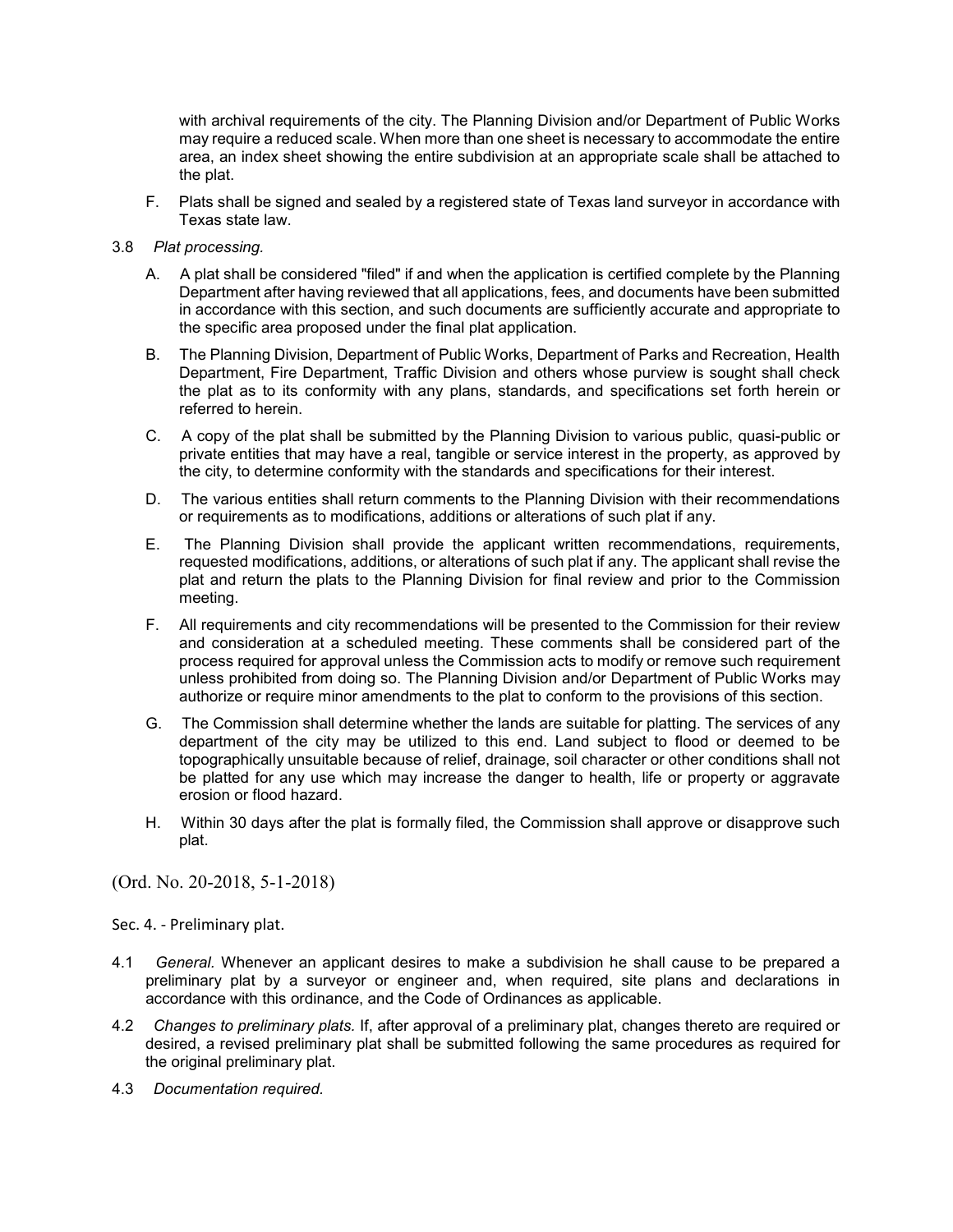- A. Completed preliminary plat application;
- B. Applicant master plans approved by the City Engineer, in writing, when the development is more than five lots, or as required; and,
- C. Any recorded separate instrument documents for any easements, agreements, right-of-way, or deed that traverses the property or as requested by the Property Management Division or Public Works Department.
- 4.4 *Plat content.* The plat shall show the following:
	- A. Names and addresses and phone numbers of record owner(s), engineers and surveyor.
	- B. Proposed name of the subdivision that shall not have the same spelling as or be pronounced similar to the name of any other recorded subdivision located within the city or within its extraterritorial jurisdiction. The name shall appear at the top of the drawing and shall be the largest lettering on the plat.
	- C. Names of adjacent subdivisions and the owners of adjoining parcels of unsubdivided land, and an indication of whether or not adjacent properties are platted.
	- D. Legal description of the subdivision by metes and bounds.
	- E. Primary control points or descriptions and ties to such control points to which all dimensions, angles, bearings, block numbers and similar data shall be referred.
	- F. Subdivision boundary lines indicated by heavy lines and the computed acreage.
	- G. Existing sites as follows:
		- 1. The location, name, description, and purpose of all existing or recorded streets, alleys, reservations, easements or other rights-of-way within the subdivision, intersecting or adjacent to its boundary or forming such boundary. Areas previously dedicated and shown on the plat shall be described by volume and page or document number if on file in official county records and have a statement shown in the affected area stating that it has been previously dedicated.
		- 2. The location, dimensions, description, name, and purpose of all existing or recorded lots, easements and types, parks, public areas, permanent structures and other sites within or adjacent to the subdivision.
		- 3. The location, sizes, dimensions, description and flow line of existing watercourses and drainage structures within the subdivision or adjoining tracts. In the event any portion of the subdivision lies within or abuts an officially designated floodplain and/or floodway, the delineation of such floodplain and/or floodway shall be clearly shown on all plats submitted for approval.
		- 4. The location of existing structures if necessary to verify that a nonconforming situation has not been or will not be created.
		- 5. All existing features, including, but not limited to, easements, transmission lines, etc., shall be shown by dashed lines.
	- H. The location, dimensions and description of all proposed streets, alleys, drainage structures, parks, other public areas, reservations, easements or other rights-of-way, lots and other sites and all rights-of-way and other public areas dedicated shall state within that area that the property is "proposed to be dedicated." The described shall also be in accordance with the city's adopted Comprehensive Plan, master thoroughfare plan, master utility plans, parks and trails master plan, or their successor documents.
	- I. Date of preparation, written and graphic scales of plat, and north arrow.
	- J. Topographical information shall include contour lines on two vertical feet intervals.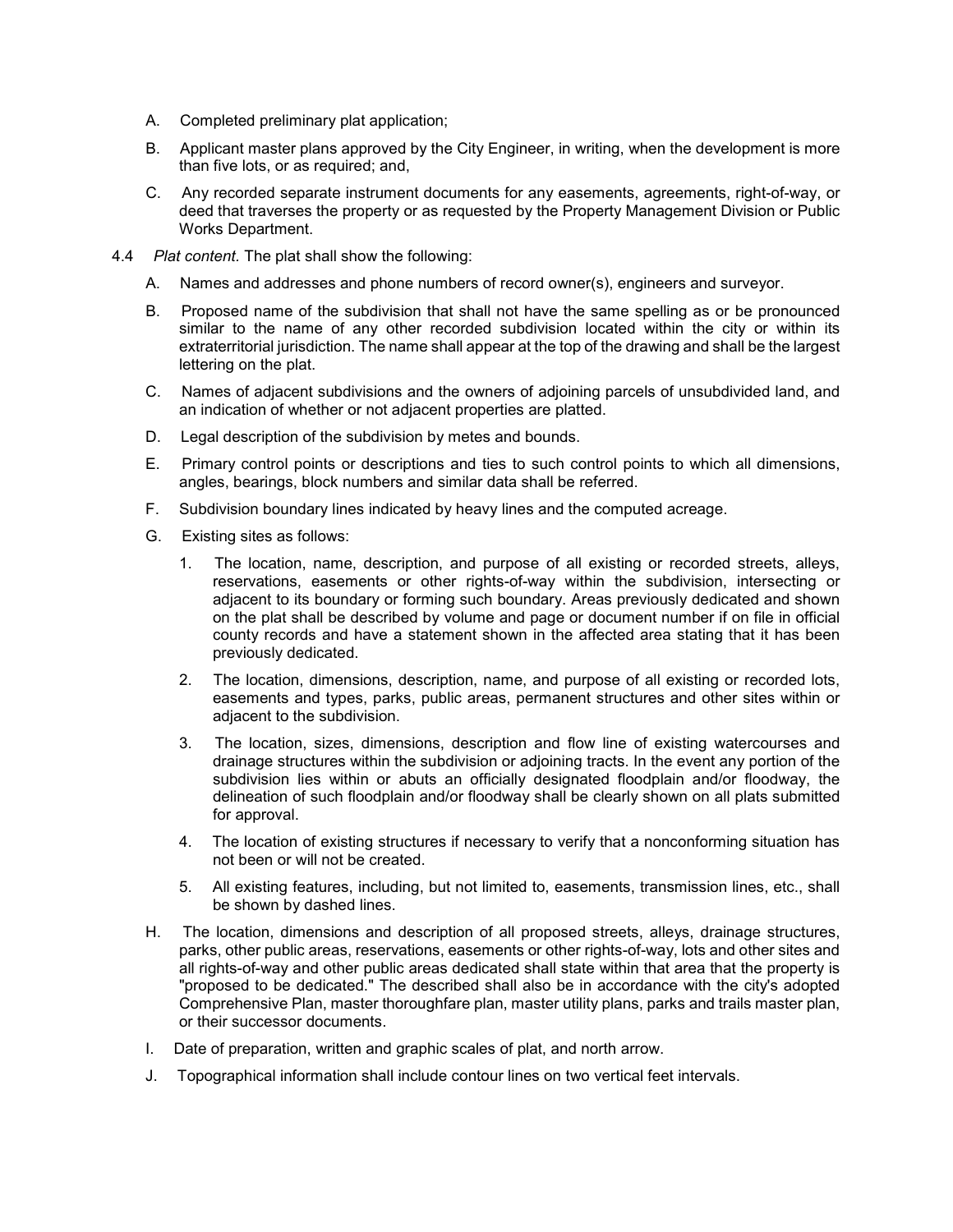- K. A number to identify each lot or site. Block numbers may be used. The Planning Division shall determine the applicability and the requirements for meeting this provision.
- L. Front building setback lines on all lots and sites and side yard building setback lines at street intersections.
- M. Location of city limits line and the outer border of the city's extraterritorial jurisdiction if they traverse the subdivision, form part of the boundary of the subdivision or are adjacent to such boundary.
- N. The location of any noise contour line, approach/departure clearance surface, inner or outer horizontal surface, conical or transitional surface or other such surfaces as required by the Planning Division and as applicable for Sheppard Air Force Base and/or Kickapoo Downtown Airport.
- O. A vicinity map that shows the location of the project that shall show arterials and/or highways in the vicinity for reference.

### 4.5 *Preliminary plat approval.*

- A. Approval of a preliminary plat by the Commission shall be deemed an expression of approval of the layout submitted on the preliminary plat as a guide to the installation of streets, water, sewer and other required improvements and utilities and to the preparation of the final or record plat. Approval of a preliminary plat shall not constitute automatic approval of the final plat. The plat shall accurately locate all elements as required herein. The accuracy of such information shall be the responsibility of the property owner and/or his agent.
- B. Approval of a preliminary plat shall be effective for two years.
- C. If no development has occurred which would affect the previously approved plat, prior to the end of the two years of effective approval, the Commission may, upon application of the, applicant extend the approval another two-year period without the submission of a new preliminary plat by voting an approval of the original preliminary plat.
- D. A preliminary plat shall be revised if there are discovered to be constraints to the development as proposed on the preliminary plat. Should such constraints or obstacles be found, the Planning Division and/or Department of Public Works shall require the submission of an amended preliminary plat that recognizes, mitigates or otherwise allows for the effects of the constraint or obstacle as approved by the Planning Division and/or Department of Public Works.

(Ord. No. 20-2018, 5-1-2018)

Sec. 5. - Final plat.

- 5.1 *General.* Whenever an applicant desires to make a subdivision he shall cause to be prepared a final plat by a surveyor or engineer, appropriate site improvement plans, and complete the certificates prescribed in this section. If desired by the applicant, and following approval by the Planning Division and Department of Public Works, the final plat may consist of only that portion of the approved preliminary plat that he proposes to record at that time. However, such portion shall conform to all of the requirements of this section. A plat shall not be considered approved by the Commission unless it complies with all requirements herein.
- 5.2 *Documentation required*.
	- A. Completed final plat application;
	- B. Any recorded separate instrument documents for any easements, agreements, right-of-way, or deed that traverses the property or as requested by the Property Management Division or Public Works Department.
- 5.3 *Plat requirements.*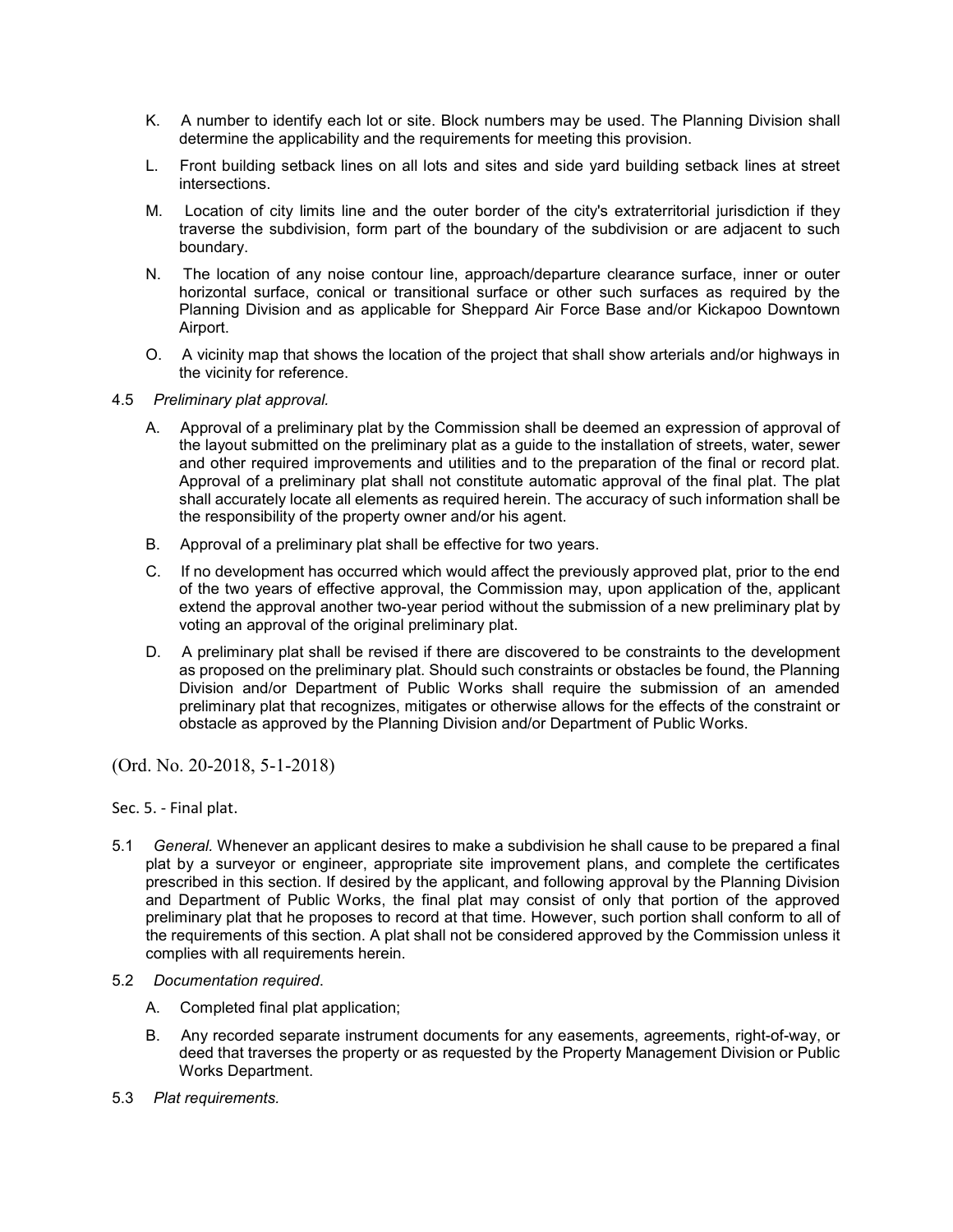- A. The final plat shall contain all of the features required for preliminary plats or as required by the Planning Division and/or Department of Public Works and it shall be accompanied by the following site improvement plans bearing the seal of an engineer:
	- 1. *Sanitary sewers.* Detailed engineering plans of the proposed sewer facilities as required by the standard specifications.
	- 2. *Water.* Detailed engineering plans of the proposed water facilities as required by the Department of Public Works.
	- 3. *Storm drainage.* If within level one, detailed engineering plans of the proposed storm drainage facilities as required by the Department of Public Works.
	- 4. *Streets, curbs and gutters.* If within level one, detailed engineering plans of the proposed streets, curbs and gutters as required by the Department of Public Works. [If] within level two detailed engineering plans of the proposed streets as required by the Department of Public Works. Determination of the need for curb and gutter within level two areas shall consider the density of existing development, plans or preliminary plats considered or approved within the last five years, and other such issues. A plat that includes both level one and level two areas shall require the submission of curb and gutter requirements for the entire development, or as required herein.
- B. The final plat and the accompanying site improvement data shall be approved by the Director of Public Works.
- C. Street dedications within level two, and those areas within level one shall be made to the county in which the street is proposed. The width of the required dedication shall be the greater width between the city and county requirements.
- D. All lots shall be served by water, sewer, and public streets unless otherwise approved by the Director of Public Works.
- E. Final plats that require a preliminary plat shall not be considered until there is an approved preliminary plat.
- 5.4 *Plat content.*A. In addition to the requirements for the preliminary plat, the final plat shall also include the following:
	- 1. The exact location, dimensions, name, description, and purpose of all existing or recorded streets, alleys, reservations, easements or other rights-of-way within the subdivision, intersecting or adjacent to its boundary or forming such boundary, with accurate dimensions, bearing or deflecting angles and radii, area, and central angle, degree of curvature, tangent distance and length of all curves where appropriate. Areas previously dedicated and shown on the plat shall be described by volume and page or document number if on file in official county records and have a statement shown in the affected area stating that it has been "previously dedicated."
	- 2. The exact location, dimensions, description, name and purpose of all proposed streets, alleys, drainage structures, parks, other public areas, reservations, easements or other rights-of-way, residential lots, and other sites, with accurate dimensions, bearing or deflecting angles. These areas dedicated for public use shall state that they are "herein dedicated" within the area affected.
	- B. The final plat shall also include the following:
		- 1. Owner's acknowledgment:

| "State of Texas |  |
|-----------------|--|
| County of       |  |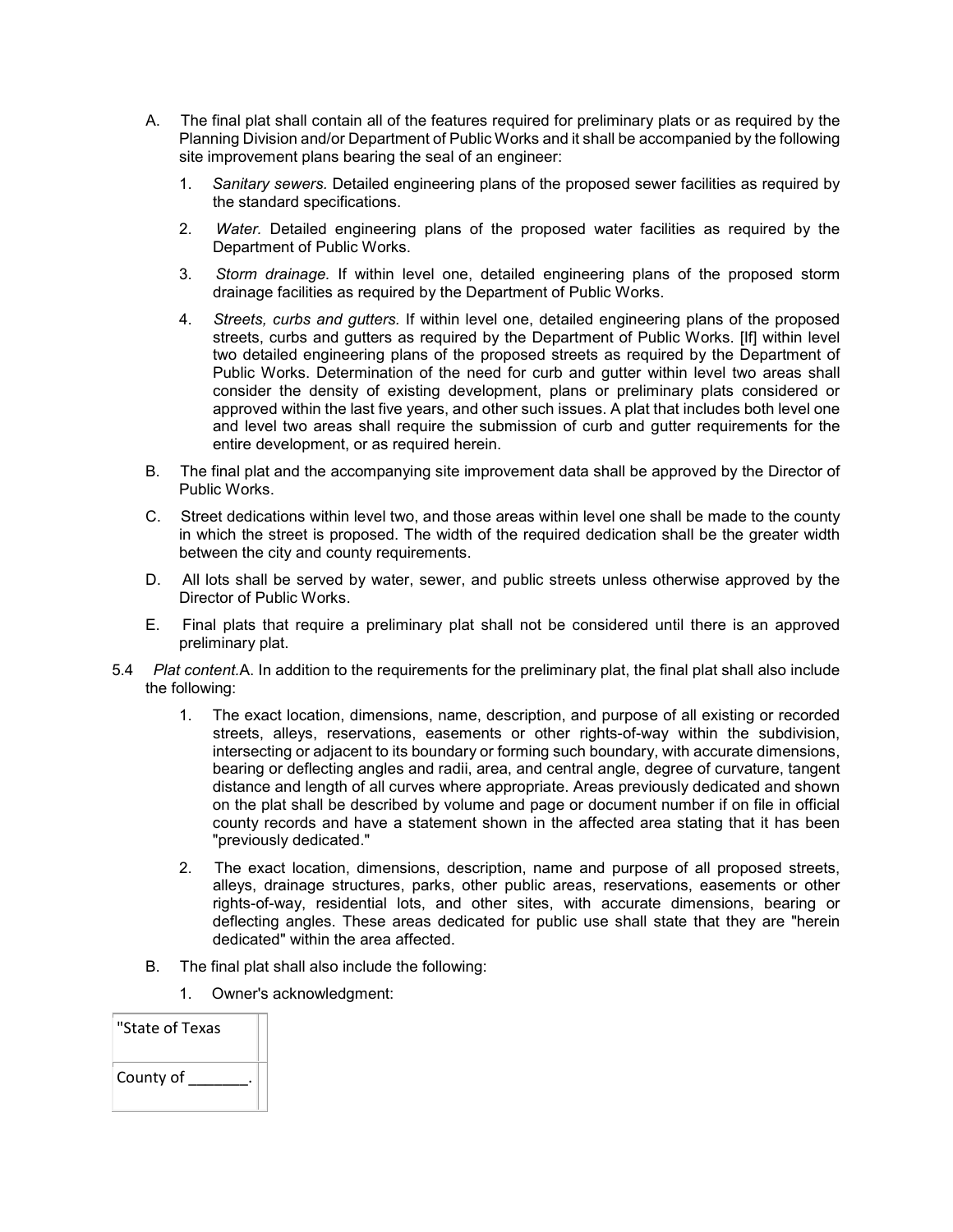The owner of land shown on this plat and whose name is subscribed hereto, and in person or through a duly authorized agent hereby dedicates to the use of the public forever all streets, alleys, parks, watercourses, drains, easements and public places thereon shown for the purpose and consideration therein expressed and further warrants that he has lawful authority to make such dedications.





Before me, the undersigned authority, on this day personally appeared known to me to be the person whose name is subscribed to the foregoing instrument, and acknowledged to me that he executed the same for the purposes and considerations therein expressed and in the capacity therein stated. Given under my hand and seal of office this  $\_\_\_\_$  day of  $\_\_\_\_\_$ , 20 $\_\_\_\$ .

| Notary Public, |
|----------------|
| County, Texas. |

2. Certificate by director of public works:

"The Director of Public Works of the City of Wichita Falls, Texas, hereby certifies that this subdivision plat conforms to all requirements of the subdivision regulations as to which his approval is required.

 $\overline{\phantom{a}}$ Director of Public Works

3. Approval of the Commission of the city: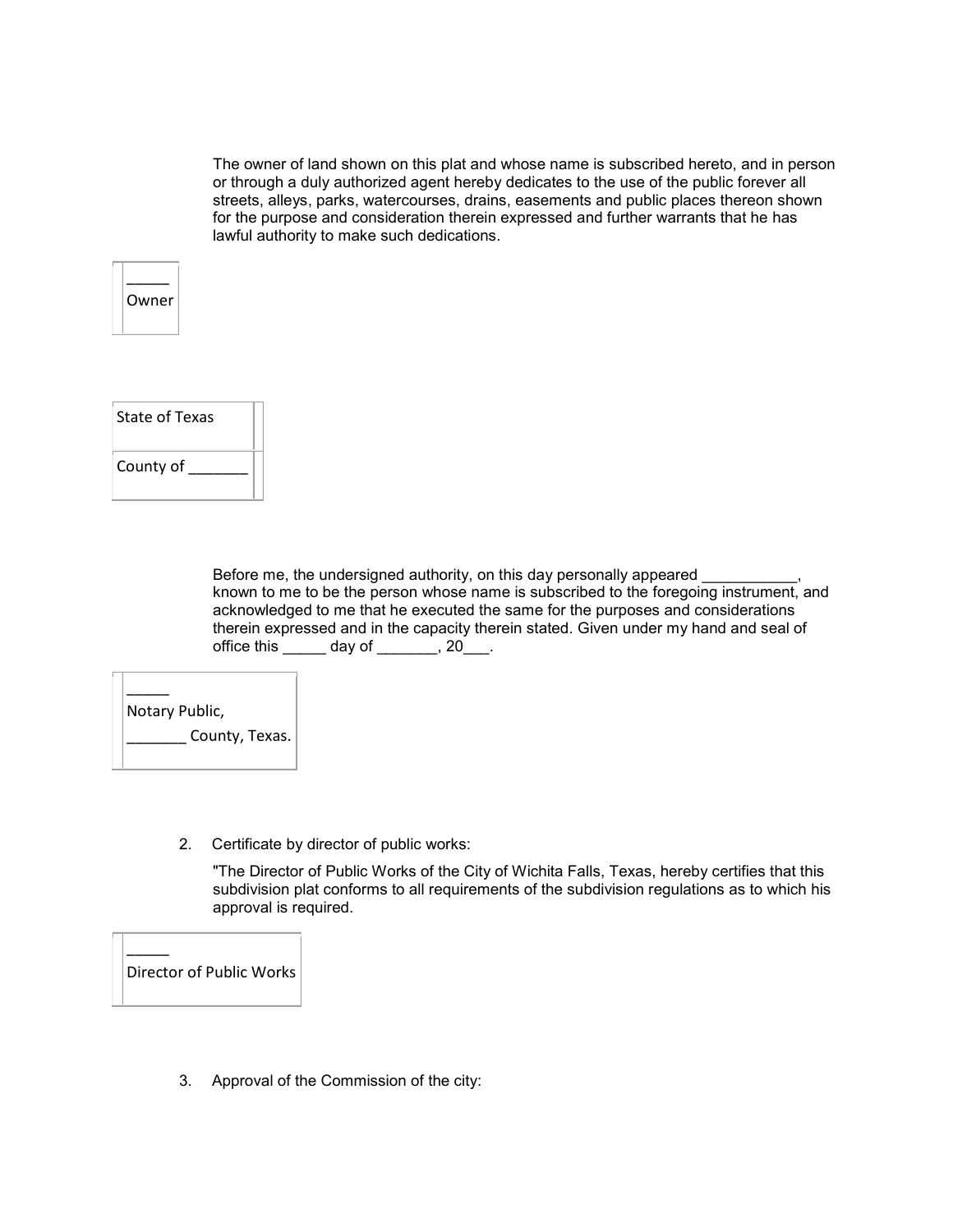"This plat has been submitted to and considered by the Planning and Zoning Commission of the City of Wichita Falls, Texas, and is hereby approved.

Dated this day of , 20 .

| Bv: | Chairman  |
|-----|-----------|
| Bv: | Secretary |

## OR

In the case of a minor plat, approval by the director of community development:

"This plat has been submitted to and considered by the City of Wichita Falls, Texas, under the terms and conditions of a minor plat and is hereby approved.

Dated this the day of \_\_\_\_\_, 20\_\_\_.

Director of the Department of

 $\overline{\phantom{a}}$ 

Community Development

4. Surveyor's certification:

"I hereby certify that this plat has been prepared from an actual and accurate field survey of the land under my personal supervision on (date); and that all information shown is true and correct; and that all monuments shown thereon were properly placed under my personal supervision, in accordance with the subdivision regulations of the City of Wichita Falls, Texas.

 $\overline{\phantom{a}}$ Surveyor

- 5. A certificate from the city tax collector and from the proper official of all other taxing authorities within whose jurisdiction the proposed subdivision lies to the effect that all ad valorem taxes have been paid on the land included within the subdivision and that there are no recorded liens by any taxing authority.
- 6. Where any plat wholly or in part lies outside of the corporate limits of the city, and within the extraterritorial jurisdiction as defined by state law, a legible statement shall appear on the plat as follows: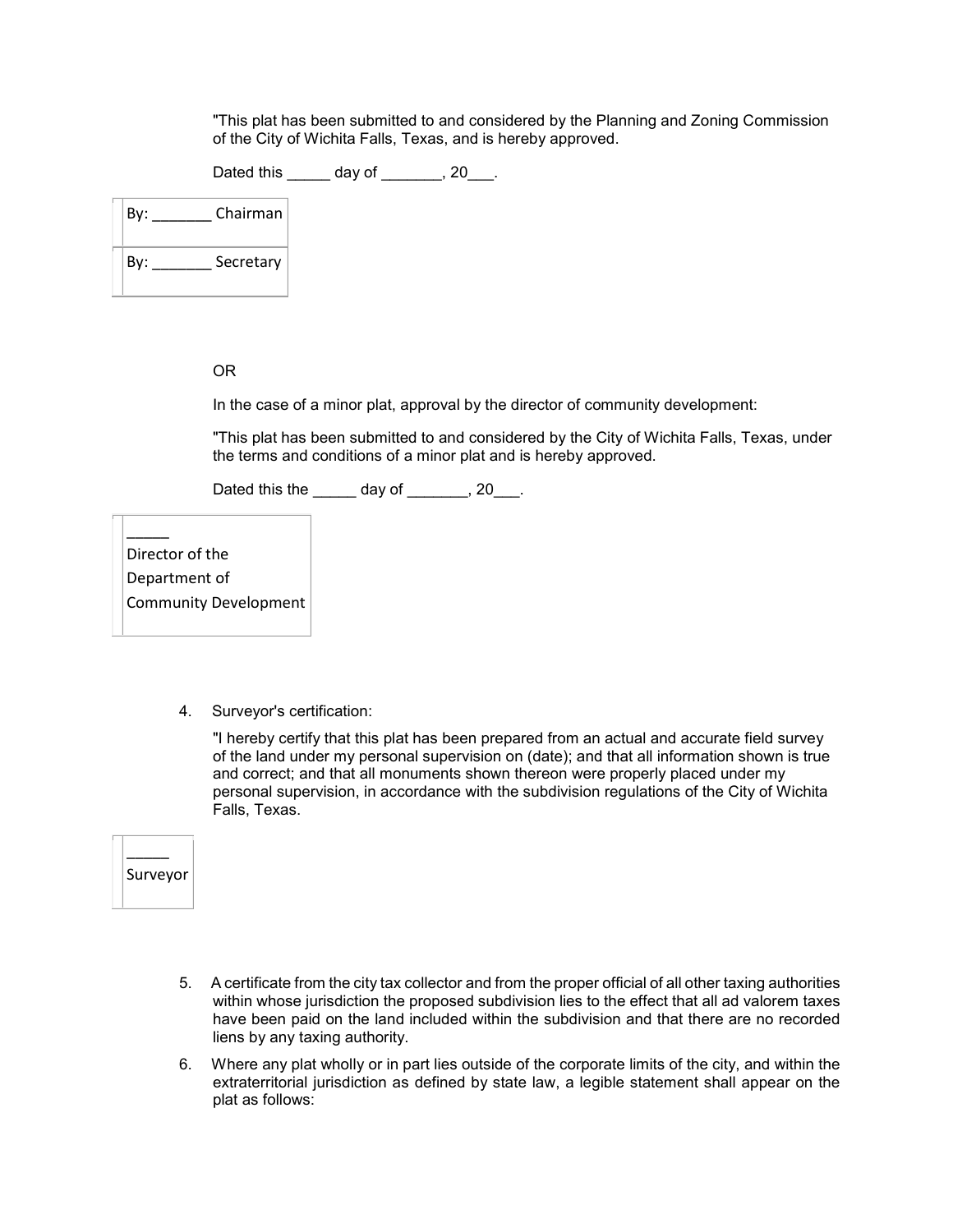"The area indicated on this plat as outside of the City limits of Wichita Falls on the date of approval of this plat is within the extraterritorial jurisdiction of the City of Wichita Falls and subject to annexation."

### 5.5 *Processing of final plat.*

A. No final plat will be considered unless a preliminary plat has been approved by the Commission. If circumstances prevail in which a single unplatted parcel may be platted into lots in only one obvious manner, no preliminary plat will be necessary. The Planning Department shall determine the necessity of preliminary plats in such cases.

The director of community development may approve minor plats involving four or fewer lots fronting on an existing street and not requiring the creation of any new street or the extension of municipal facilities. The director of community development shall not disapprove such plat but refer any plat that he refuses to approve to the Commission.

- B. A final plat of an approved preliminary plat or a portion thereof shall be submitted to the Commission within two years of the date of approval of preliminary plat, otherwise the approval of the Commission shall become null and void.
- C. With the exception of minor situations or drafting errors authorized by the joint approval by the Department of Community Development and Department of Public Works, no changes, erasures, modifications or revisions shall be made in any final plat of a subdivision after approval has been given by the Commission and endorsed on the plat in writing, unless said change, revision or modification is first submitted to and approved by the Commission. Errors affecting existing ROW and easements shall be corrected and a new or revised plat shall be submitted to the Commission.
- D. The director of public works shall certify by his signature on the final plat that all improvements required under this section have been completed prior to submittal of the final plat, or that one of the following types of guarantees has been furnished. If such a guarantee is furnished, it shall provide that all improvements shall be completed within 12 months, unless an extension of time is granted in writing by the director of public works for good cause. Such guarantees are as follows:
	- 1. The applicant may furnish an approved surety, payable to the governmental unit authorized to accept surety, in an amount sufficient to cover the entire cost of such improvements as required herein, as estimated by the applicant and approved by a person authorized by the governmental unit.
	- 2. The applicant may deposit cash, or other instrument readily convertible into cash at face value, either with the governmental unit, or in escrow with a bank. The use of any instrument other than cash, and, in the case of an escrow account, the bank with which the funds are to be deposited, shall be subject to the approval by the governmental unit. If an instrument readily convertible into cash is deposited with the governmental unit, it may be reduced to cash at the discretion of the governmental unit. The amount of the deposit shall be sufficient to cover the entire cost of the required improvements, as estimated by the applicant and approved by the governmental unit. In the case of an escrow account, the applicant shall file an agreement between himself and the bank guaranteeing that such funds shall be held in trust until released by the governmental unit, and may not be used nor pledged by the applicant as security in any other matter during that period; that in case of failure of the applicant to complete said improvements within the time specified, then the bank shall immediately make the funds in such account available to the governmental unit for use in the completion of such improvements. Provided, however, periodic payments may be made from the cash deposited with the governmental unit or from the escrow account for progressive payments of construction costs of the required improvements, which payments shall be based upon progress work estimates prepared by the applicant's engineer and approved by the governmental unit.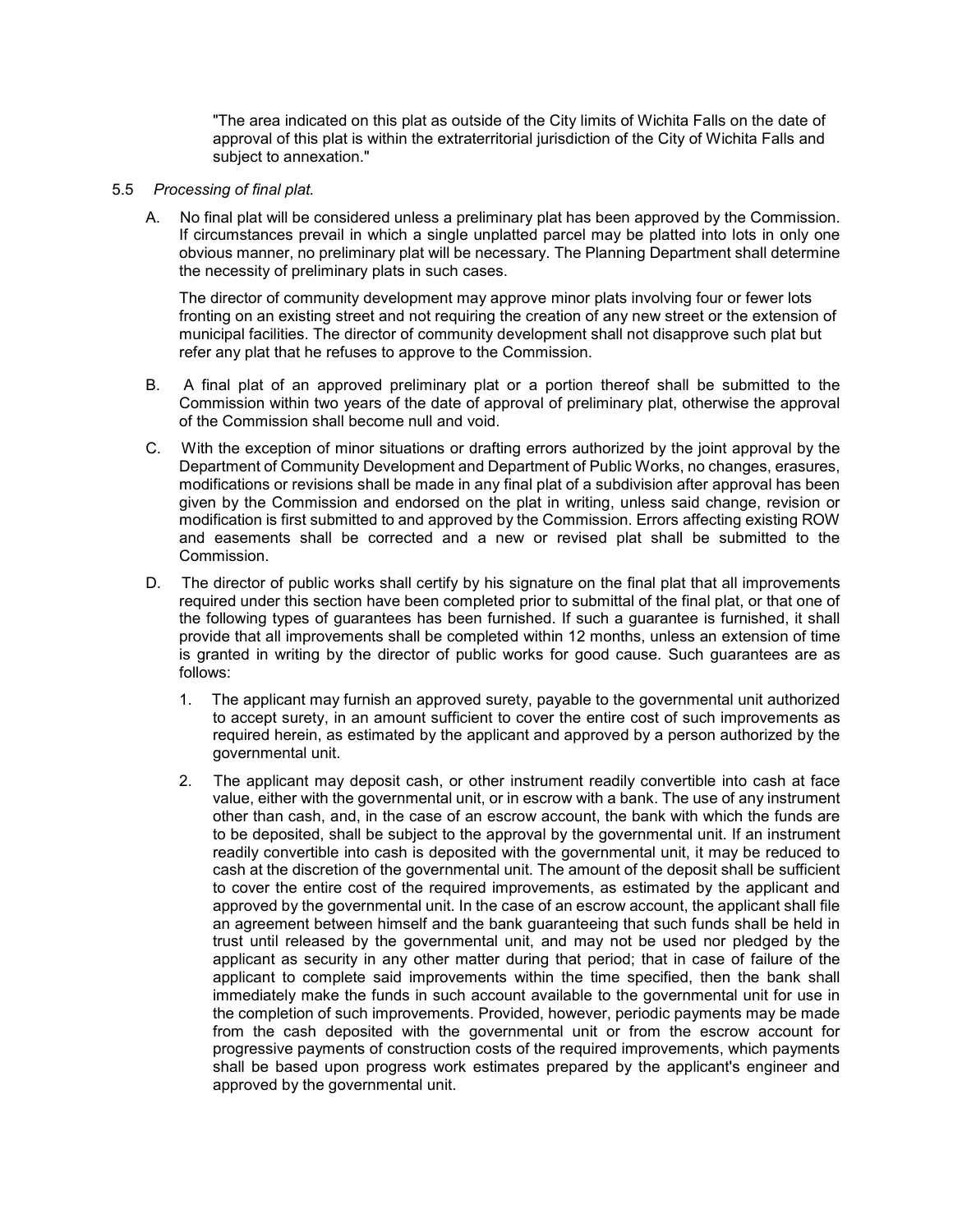3. The applicant may provide, from a bank or other reputable financial institution approved by the governmental unit, a letter of credit, which is approved by the city attorney. Such letter of credit shall state that the creditor guarantees funds in an amount equal to the cost of constructing such improvements, as estimated by the applicant and approved by the governmental unit. In case of failure on the part of the applicant to complete such improvements within the specified time, the creditor shall pay to the governmental unit immediately, and without further action, such funds as are necessary to complete such improvements, such letter of credit may not be withdrawn, or reduced in amount, until released by the governmental unit.

If one of such guarantees is furnished to the governmental unit by the applicant, it shall be filed with the governmental unit.

- 4. The applicant, at his option, may elect to, during the course of improvements, to deposit cash, or other instrument into cash at face value, either with the governmental unit or in escrow with a bank for the balance of improvements yet to be installed. The amount shall be sufficient to cover the cost of the remainder of the improvements. The estimate shall be provided by the applicant and approved by the governmental unit.
- E. A final plat shall become void if there are discovered to be constraints to the development as proposed on the plat. Should such constraints or obstacles be found, the Planning Division and/or Department of Public Works shall require the submission of an amended plat that recognizes, mitigates or otherwise allows for the effects of the constraint or obstacle as approved by the Planning Division and/or Department of Public Works. A nonconforming condition shall also be considered a constraint or obstacle.
- F. Once all conditions are provided and accepted by the Planning Division and Public Works the final plat shall be recorded with the county. A copy of the recorded plat shall be provided to the Planning Division.

(Ord. No. 20-2018, 5-1-2018)

Sec. 6. - Standards, specifications and conditions.

- 6.1 *General.*
	- A. Staking for the proposed street construction will be provided by a competent engineer in the employment of the applicant.
	- B. Upon completion of a street, drainage, water and/or sewer improvement as may be required, the respective governmental unit will inspect the finished work and provide the developer with a letter of approval.
	- C. No preliminary or final plat shall be approved by the Commission and no completed site improvements shall be accepted by the respective governmental unit unless they conform to requirements herein.
	- D. No final inspection shall be made or certificate of occupancy issued on a project unless all requirements under this regulation are installed and approved; and as defined by or under the requirements of the building permit and/or approved site plan unless approved or conditionally approved by the director of community development. The director of community development may require guarantees or commitments that development and/or improvements will occur within a specific time.
	- E. Conformity with the city's master plans. The subdivision shall conform to the city's comprehensive plan, utility master plans, thoroughfare plan, and parks and trails master plans, or their successor documents and the standard specifications, as applicable.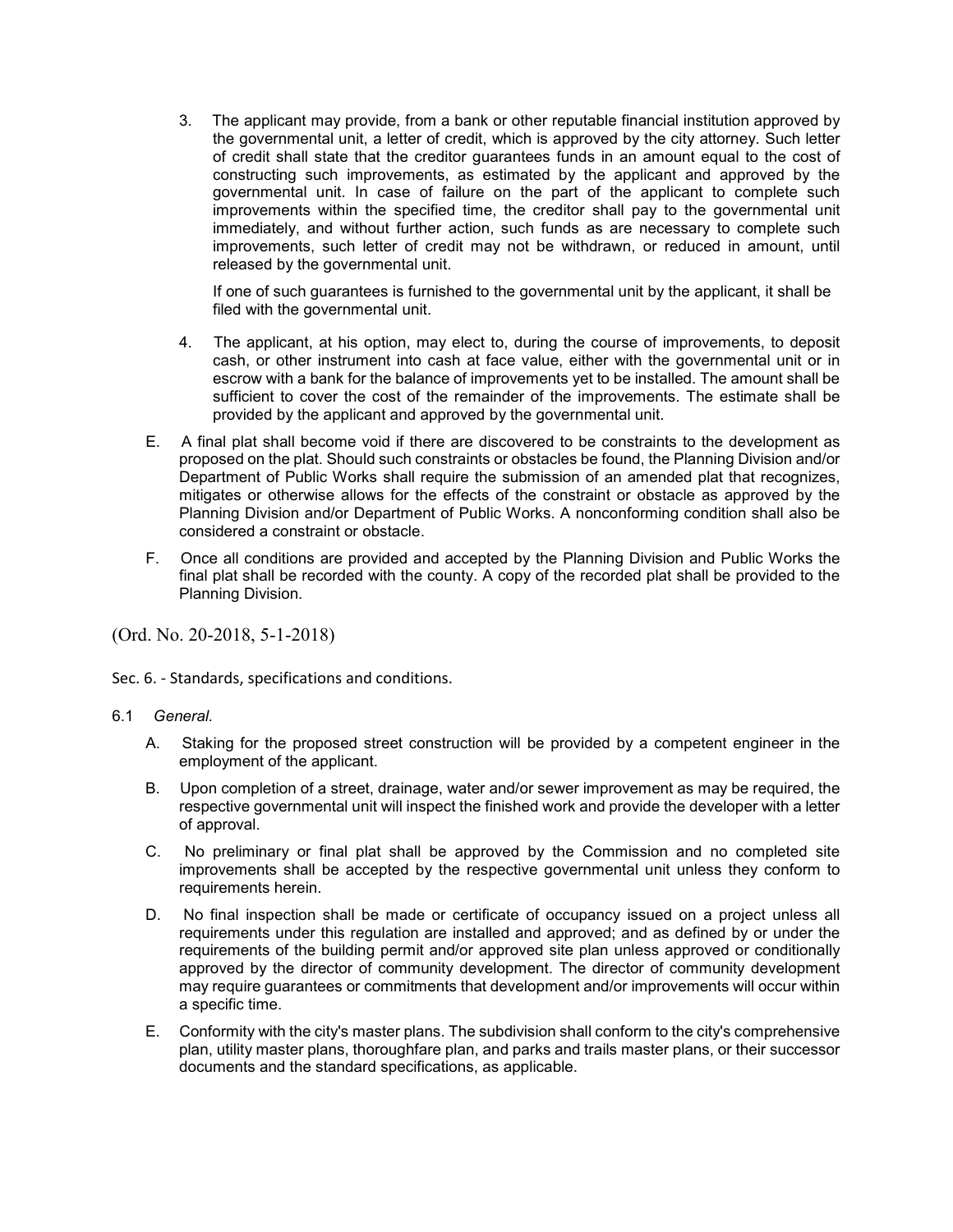- F. Provisions for future subdivisions. If a tract is subdivided into parcels larger than ordinary building lots, such parcels shall be arranged to allow the opening of future streets and logical future subdivisions.
- G. Reserve strips prohibited. There shall be no reserve strips controlling access to land dedicated or intended to be dedicated to public use.
- H. Suitable building sites. Every lot must contain a suitable building site unless otherwise required by the city that a lot be identified for reference and legal description where such is open space, easement, or other such situation as required by the Planning Division, Department of Public Works, Department of Parks and Recreation or other administrative department of the city as applicable.
- I. Suitability of land use. Land shall be suited to the purpose for which it is to be used.
- J. Level of development requirements. Should a development be within two development levels, the most restrictive standards shall apply.

# 6.2 *Streets.*

- A. *General requirements for streets.*
	- 1. *Street layout.* Adequate streets shall be provided by the applicant, the arrangement, character, extent, width, grade and location of which shall conform to the most recent thoroughfare plan or as required herein and shall be considered in their relation to existing and planned streets, to topographical conditions, to safety and convenience, and their appropriate relation to the proposed uses of the land to be served by such streets.
	- 2. *Relation to adjoining street system.* Where necessary to the neighborhood pattern, existing principal streets in adjoining areas shall be continued and shall be at least as wide as such existing streets and in alignment therewith.
	- 3. *Projection of streets.* Where adjoining areas are not subdivided, the arrangement of streets in the subdivision shall make provision for the proper projection of streets into such unsubdivided areas. Dead-end streets are prohibited.

Streets projecting into unsubdivided areas shall be provided with a cul-de-sac in accordance with standards herein. The Department of Public Works may consider and authorize a temporary cul-de-sac. Such temporary cul-de-sac shall be constructed in accordance with city standards and shown on the preliminary and final plat or by separate instrument. The length of a temporary cul-de-sac shall be no longer than allowed herein. The director of public works may approve a waiver of the requirement for a temporary culde-sac.

- 4. *Street jogs.* Street jogs, with centerline offsets of less than 125 feet shall not be allowed.
- 5. *Half streets.* No new half streets shall be constructed unless approved by the director of public works. The director of public works may only approve the construction of half streets that are arterial functional classification or are four-lane divided streets.
- 6. *Street intersections.* Street intersections shall be as nearly at right angles as practicable, giving due regard to terrain and topography.
- 7. *Cul-de-sacs.* Cul-de-sacs shall not exceed 600 feet in length in residential areas and 900 feet in length in commercial and industrial areas and shall have a turn around right-of-way of not less than 100 feet in diameter in residential areas and not less than 200 feet in diameter in commercial and industrial areas unless otherwise allowed herein.

The Planning Division, Department of Public Works and Fire Department shall evaluate the length and turn-around for each cul-de-sac by considering emergency access, density of residential, intensity of commercial, topography, sight distance, alternative access and other such issues. The above city departments shall have sole discretion to modify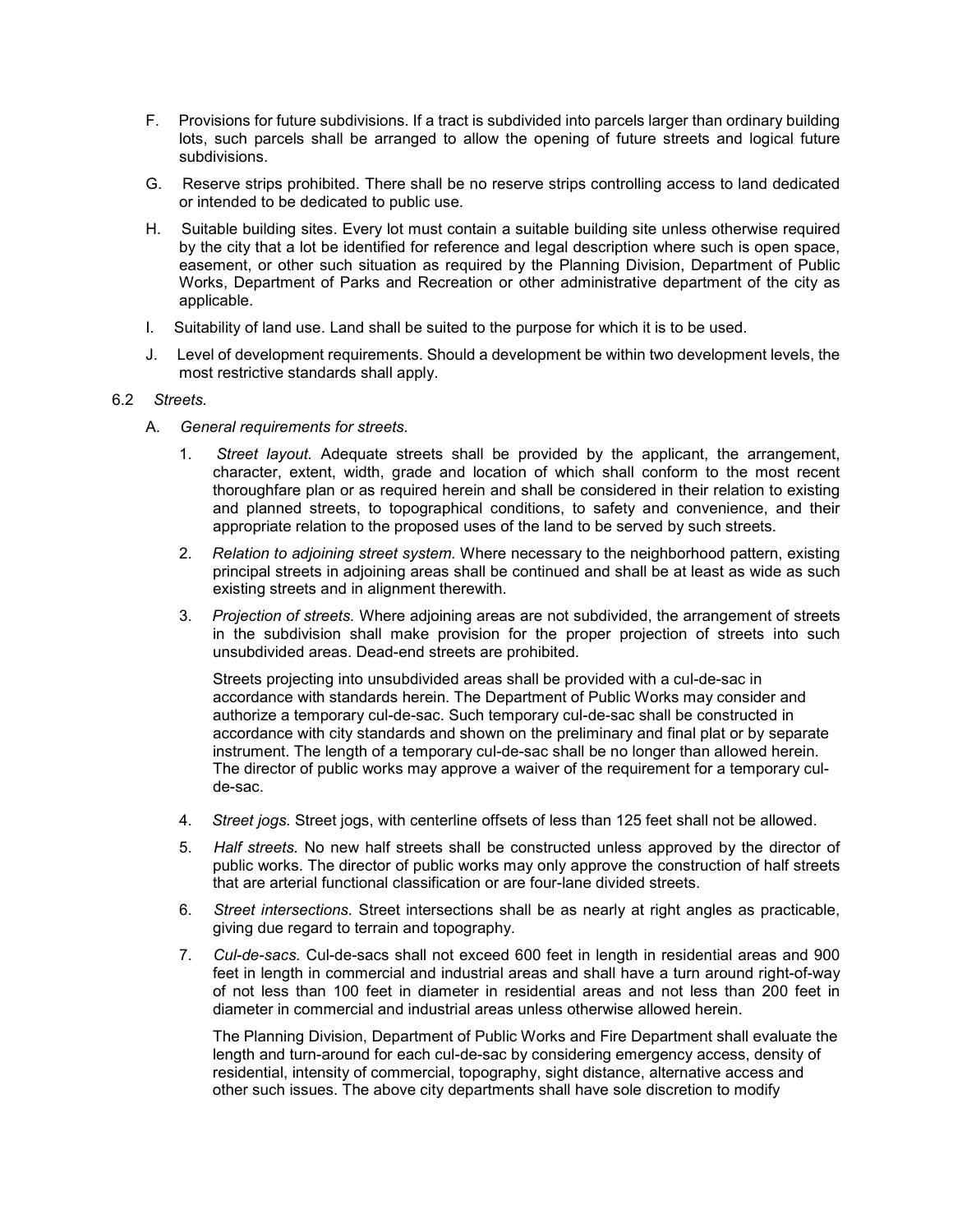requirements herein in the interest of public health, safety and general welfare of the area and adjacent development and future development.

- 8. *Access to arterial streets prohibited.* Unless approved by the Directors of Community Development and Public Works, no residential subdivision shall be platted so that a residence fronts on or has direct access to an arterial street, highway, or highway frontage road. The directors may use the services of the metropolitan planning organization as necessary.
- 9. *Main driveway opening on street.* Each residential lot shall have the main driveway to the garage, carport, or off-street parking area opening on a local residential or collector street, except where the subdivision is platted to allow main driveway opening on the alley as provided herein.
- 10. *Streets on thoroughfare plan.* Where a subdivision embraces a street, as shown on the most recent thoroughfare plan, such street shall be platted in the location and of the right-ofway width indicated by the thoroughfare plan. Where a subdivision embraces an existing street or road not indicated on the thoroughfare plan, such street shall be platted in the rightof-way width indicated herein.
- 11. *Local residential streets.* Local residential streets shall be laid out as to discourage their use by through traffic where such traffic does not have its origin or destination within the residential area. This shall not include proposals or needs to connect adjoining residential subdivisions.
- 12. *New adjacent arterial streets.* The applicant shall dedicate right-of-way sufficient in width to meet the requirements of the thoroughfare plan or as required herein.
- 13. *Adjacent existing streets or half streets.* Where the proposed subdivision abuts upon an existing dedicated street or half street that does not conform to the thoroughfare plan or requirements herein, the applicant shall dedicate right-of-way sufficient to make the full rightof-way width conform to the requirements of the most recent thoroughfare plan or as required herein.
- 14. *Single lot subdivision.* All required right-of-way dedication shall also apply to plats wherein a parcel is platted or replatted as a single lot and as required herein.
- 15. *Street names.* New streets shall be named in accordance with provisions of the Code of Ordinances and approved by the Planning Division.
- B. *Design standards for streets.*
	- 1. Curb and gutter in accordance with city standards shall be required on all streets within level one unless exempted under section 94-100 of this Code. The Department of Public Works shall evaluate and may amend the need for curbs and gutters by evaluating the ownership of the roadway, plans for widening the roadway or other situations that may exist where the installation of curbs and gutters does not serve the public purpose.
	- 2. Curb and gutter may not be required by the Department of Public Works within a level two area. The creation of a multiple-lot subdivision or the creation of a new street may require curbs and gutters.
	- 3. Curbs and gutters shall be installed by the applicant on both sides of all interior streets and on the subdivision side of all streets forming part of the boundary of the subdivision. An exception to boundary street dedication and paving may exist where the other side of the street is developed and/or improved and shall consider alignments and other identifiable factors, under which case there may be required a dedication and paving on one or both sides of the street. Curbs and gutters shall be constructed to city specifications. All streets shall be paved by applicant to city specifications.
	- 4. Curb cut and driveway widths shall be in accordance with Appendix B of the Code of Ordinances. Upon approval by an authorized official of the state Department of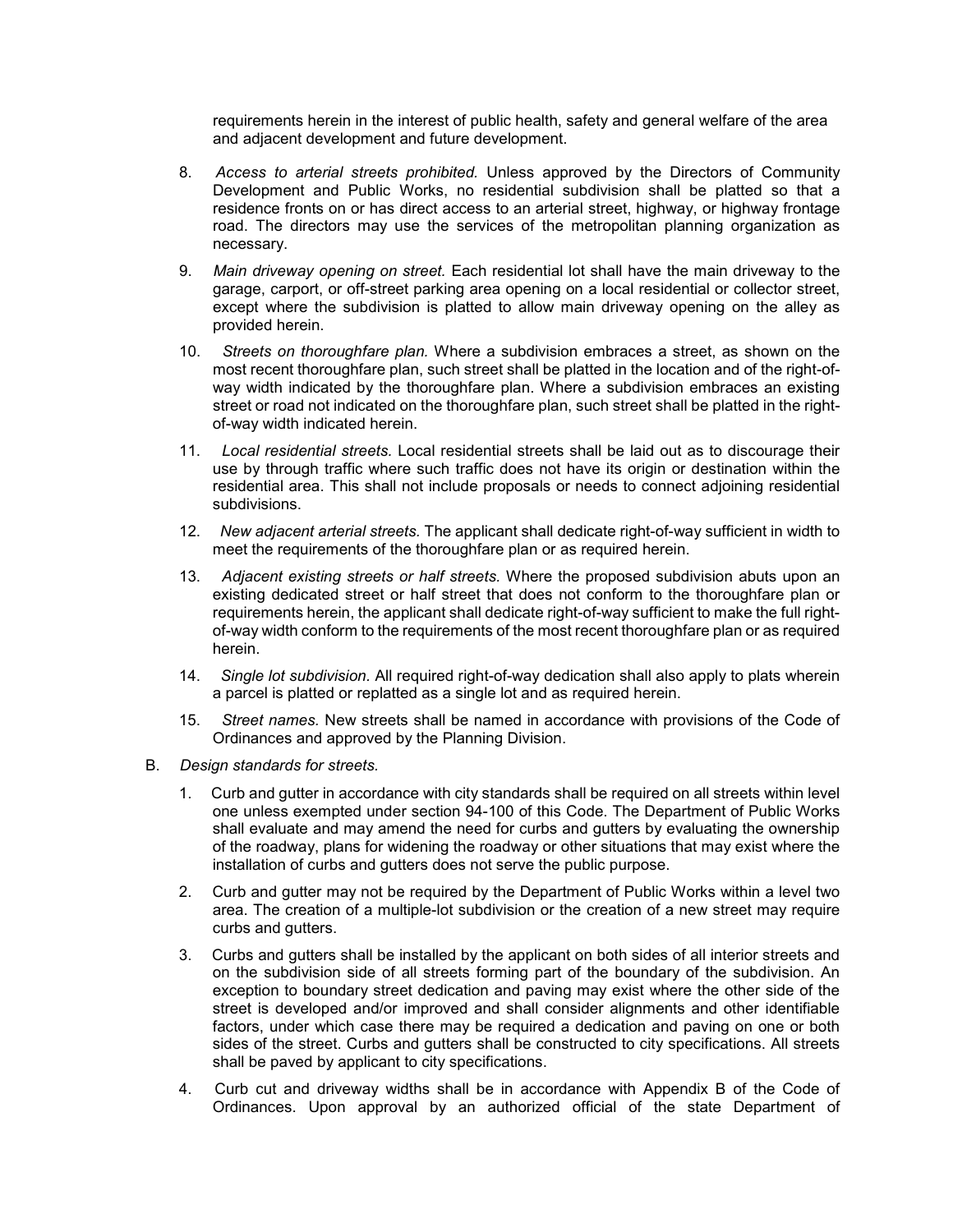Transportation, a 45-foot wide driveway width may be allowed on state-designated highways and frontage roads.

- 5. Right-of-way and pavement widths shall be in accordance with the following:
	- a. Right-of-way and paving width shall be in accordance with the thoroughfare plan.
	- b. Unless otherwise required or approved by the Department of Public Works, existing or proposed streets or roads within level one and level two areas not addressed in the thoroughfare plan or under other plans, shall be provided meeting city standards. If it is a state road or highway, the right-of-way and paving requirements shall be in accordance with state specifications, or where no standards or requirements exists, the minimum right-of-way requirement shall be the greater of 60 feet or as required by the county. Additional right-of-way and paving width may be required as determined by long range plans, density or intensity of development, historical traffic conditions and counts, and other appropriate factors.
	- c. The minimum right-of-way width and paving width, if the street is not indicated on the thoroughfare plan, shall be as required on the thoroughfare plan for the type and function of the street proposed unless additional width is required along state or county roads.
	- d. The Planning Division and Department of Public Works shall be responsible for approving the street classification and/or type by considering the type, nature, density or intensity of proposed or future land uses related to or affecting the street. Local streets that serve, propose to serve, or may serve 150 or more dwellings shall be required to be upgraded to a minor collector under standards of the thoroughfare plan. Density calculations for local streets in adjacent or neighboring residentially zoned areas shall be based on 3.5 dwellings units per acre. In evaluating the street classification, consideration shall be given to other access.
- 6. Street Medians.
	- 1. Definitions.
		- a. Medians: a strip of land, whether raised or flush, between the lanes of opposing traffic on a divided street.
	- 2. Generally.
		- a. Raised medians shall not be allowed except when required by the thoroughfare plan or other government agency.
		- b. Any required raised median shall be made of solid material that requires no routine maintenance nor designed to contain vegetation including, but not limited to grass, shrubs, or trees.
		- c. Flush medians shall have the surrounding pavement structure extended across the entire median. The flush median shall be delineated with approved pavement markings.
		- d. Director of Public Works or designee may approve a variance to the items above where circumstances allow.
- C. *Access management.*
	- 1. Curb cuts on state-designated or state-controlled streets, roads or highways shall receive first approval by the state Department of Transportation. Additional approval by the Planning Division and/or Department of Public Works will consider sight visibility in relation to the posted speed of the road, street or highway, topography, roadway design and distance between curb cuts in accordance with accepted standards.
	- 2. The distance between curb cuts on arterial streets and state-owned streets and roads shall be governed by the nature and type of land use, existing or potential for conflicts, speed and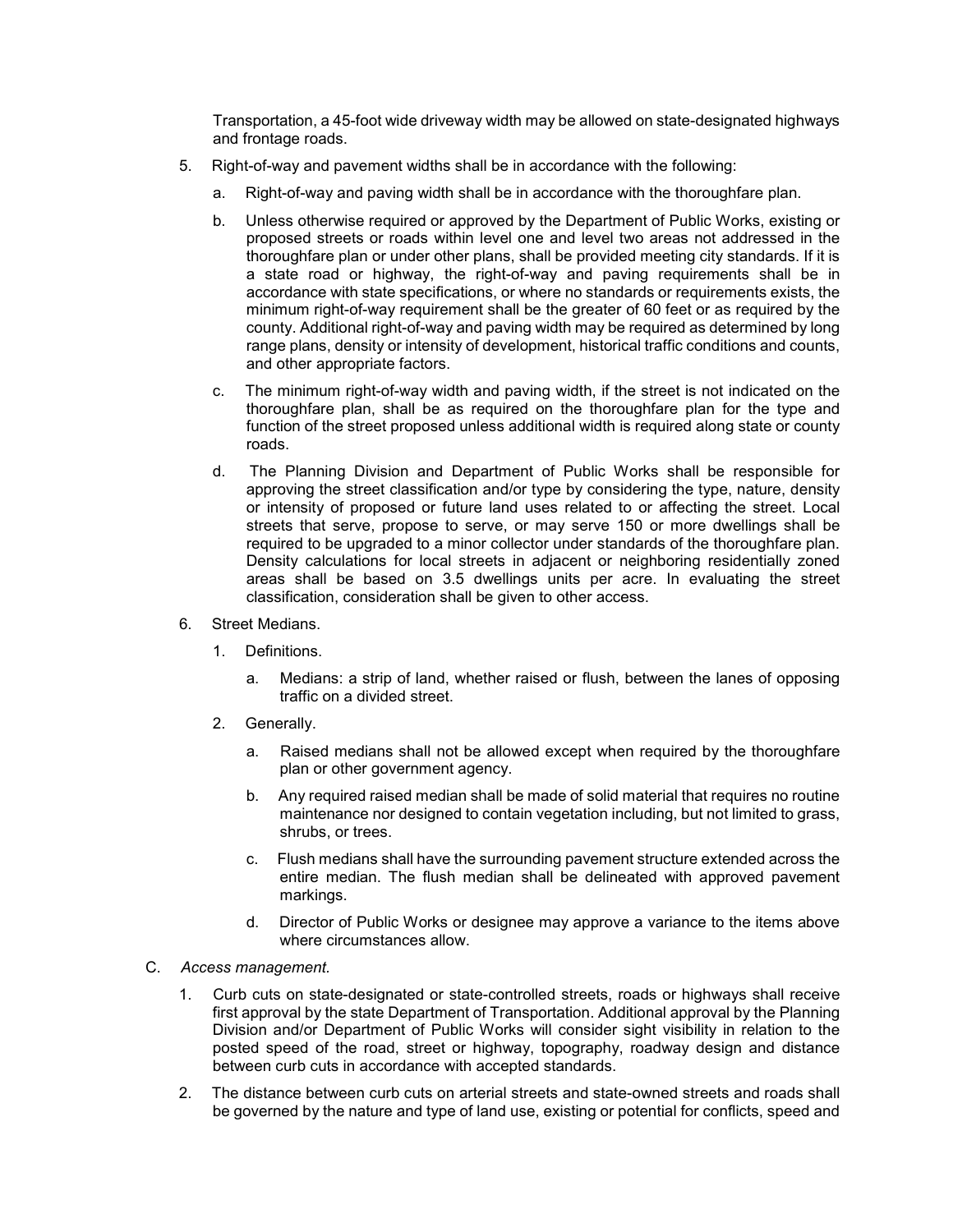condition of the roadway, location and spacing of traffic signals, the ability for alternative access, the intended function of the roadway, and existing land uses.

- 3. As feasibly possible, marginal access streets or access easements shall be used for all commercial development to allow access to all properties or uses without the need to access these individually from a public street.
- 4. The city, county and/or state may require the closing or partial closing of any curb cut or drive opening where such creates or has the potential to create a hazardous condition. Should the opening be closed, the property owner shall provide a curb and remove the drive approach. An alternative to the removal of a drive approach may be considered by the installation of an approved barricade, generally only where affected roads or streets carry 300 ADT or less.
- 5. Chapter 6200, exhibit B of Appendix B, Zoning Ordinance of the Code of Ordinances, shall be considered as a guideline used to calculate the distance requirements between curb cuts and intersections. The Planning Division and Department of Public Works shall have final authority to modify conditions therein in the interest of public safety and as intended herein.
- 6. Section 102-40, visibility sight triangles, of the Code of Ordinances shall be considered a guide to sight visibility requirements. The Planning Division and Department of Public Works may amend requirements therein in the interest of public safety, and in consideration with the above situations, and may require the installation of acceleration/deceleration lanes, modifications or installation of medians and turning bays, and other situations that will enhance public safety.
- D. Subdivision access.
	- 1. All residential subdivisions shall have safe and reliable street access for daily use and emergency purposes.
		- a. All preliminary plats showing 80 or more lots must be designed to show a minimum of two means of access to an existing collector or higher classification street as indicated on the Thoroughfare Plan.
		- b. Upon final platting of 80 or more lots within a proposed subdivision or section of a subdivision, a separate connection/access point providing secondary access to an existing collector or higher classification street must be dedicated, installed, and completed according to the provisions referenced in Appendix D. of the fire code and Section 6.2 of Appendix A - Subdivision and development regulations.

### 6.3 *Easements.*

- A. A developer or property owner may provide or be required to provide utility easements in accordance with the following requirements:
	- 1. Utility easements shall be provided at the front and/or rear of all lots or as required by the Department of Public Works or utility company.
	- 2. Utility easements shall be centered on or adjacent to a common property line of two abutting lots and shall be continuous for the entire length of the block as required by the Department of Public Works or utility company. Unless otherwise permitted by the Director of Public Works, a developer or property owner shall provide utility easements in accordance with the following minimum width standards:
		- 10 feet when adjacent to a street right-of-way.
		- 10 feet when occupied by a non-city public utility and not containing or intending to contain city utilities.
		- 15 feet when occupied by a city utility up to 12 inches in diameter, running between common lot lines with public right of way at end for access and not exceeding [two] lots in length.
		- 20 feet when occupied by a city utility up to 36 inches in diameter.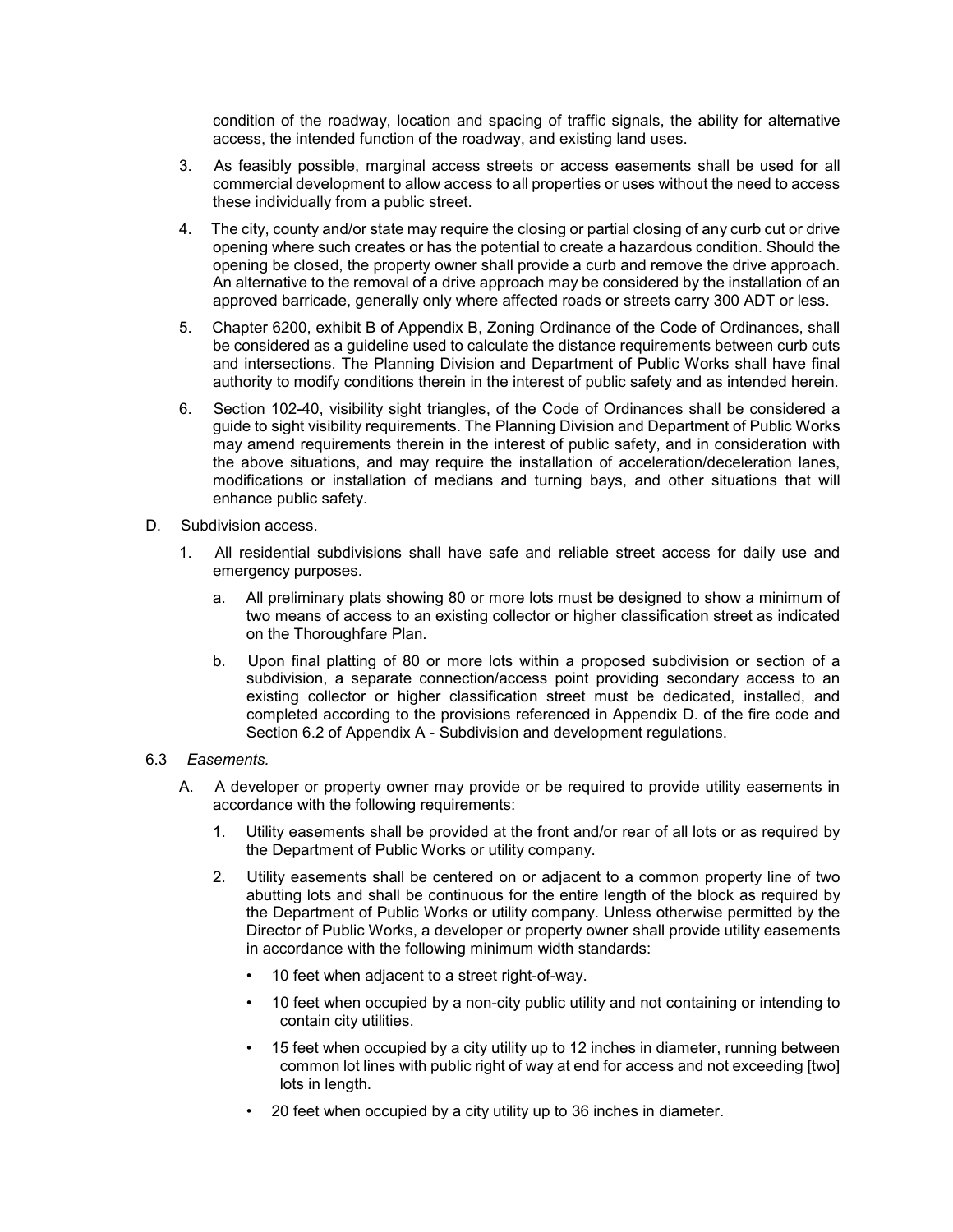- 30 feet when occupied by a city utility greater than 36 inches in diameter.
- 15 feet when occupied by a city utility when placed at the boundary of a development adjacent to unowned property. This requirement may be reduced to [ten] feet if the developer or property owner is able to secure [ten] feet of utility easement from the adjacent unowned property.
- Additionally, if the existing utility is constructed of any material other than PVC or a material approved by the Director of Public Works, the easement shall be an additional five feet wide when a line is buried more than seven feet in depth. The easement shall be an additional ten feet wide when a line is buried more than [12] feet in depth. The easement shall be an additional [15] feet wide when a line is buried more than [20] feet in depth.
- 3. Utility easements shall be approximately parallel to the frontage of the street or as required by the Department of Public Works or [the] utility company.
- 4. No permanent or temporary encroachments shall be located within any easement, except fences may be placed along property lines, driveways and parking lots for ingress and egress, and sidewalks required in the City of Wichita Falls Code of Ordinances. The city may allow permanent or temporary encroachments with an encroachment agreement at the discretion of the Property Management Administrator in agreement with the Director of Community Development and Director of Public Works.
- 5. Lift stations shall be placed in utility easements, and must provide a five-foot clear space around all sides between the equipment and the fence, as well as a 15-foot access easement with a six-inch thick and 12-foot wide flexible base access road provided from an adjacent street to grant direct access to the pumps.
- 6. Any pre-existing encroachment that does not have an encroachment agreement shall obtain agreement upon notice by the city or remove said encroachment.
- B. Maintenance of easements shall be the responsibility of the owner of the land upon which it is located.
- C. Normal curb and gutter shall be required where utility easements intersect streets.
- D. Where utility easements are not themselves straight within each block, or if the same do not connect on a straight course with the utility easements of adjoining blocks, then an additional easement shall be provided for the placing of guy wires on lot division lines in order to support poles set on curving or deviating rights-of-way of alleys.
- E. The property owner shall be required to identify buried, aerial or above-ground pipelines or other buried, aerial or above-ground utility, and if such is not within an easement recorded for record shall contact the utility owner and dedicate or have dedicated such an easement and recorded and filed on a plat or separate instrument as required by the governmental unit.
- F. Access easements. Access easements, where allowed, shall be in accordance with the following:
	- 1. Residential: Access easements, where permitted, serving single-family or duplex dwellings, shall have a minimum width of 20 feet as measured from property line(s), and a minimum unobstructed paving width of nine feet.
	- 2. Commercial: Access easements, where permitted, shall have a minimum, unobstructed paved width of 12 feet. Additional easement width may be necessary for utilities, drainage, etc.

If more than one commercial lot or use is being accessed, there shall be no use of an access easement to provide primary access. The minimum width shall be 60 feet, measured from property line(s) with a minimum unobstructed paving width of 36 feet,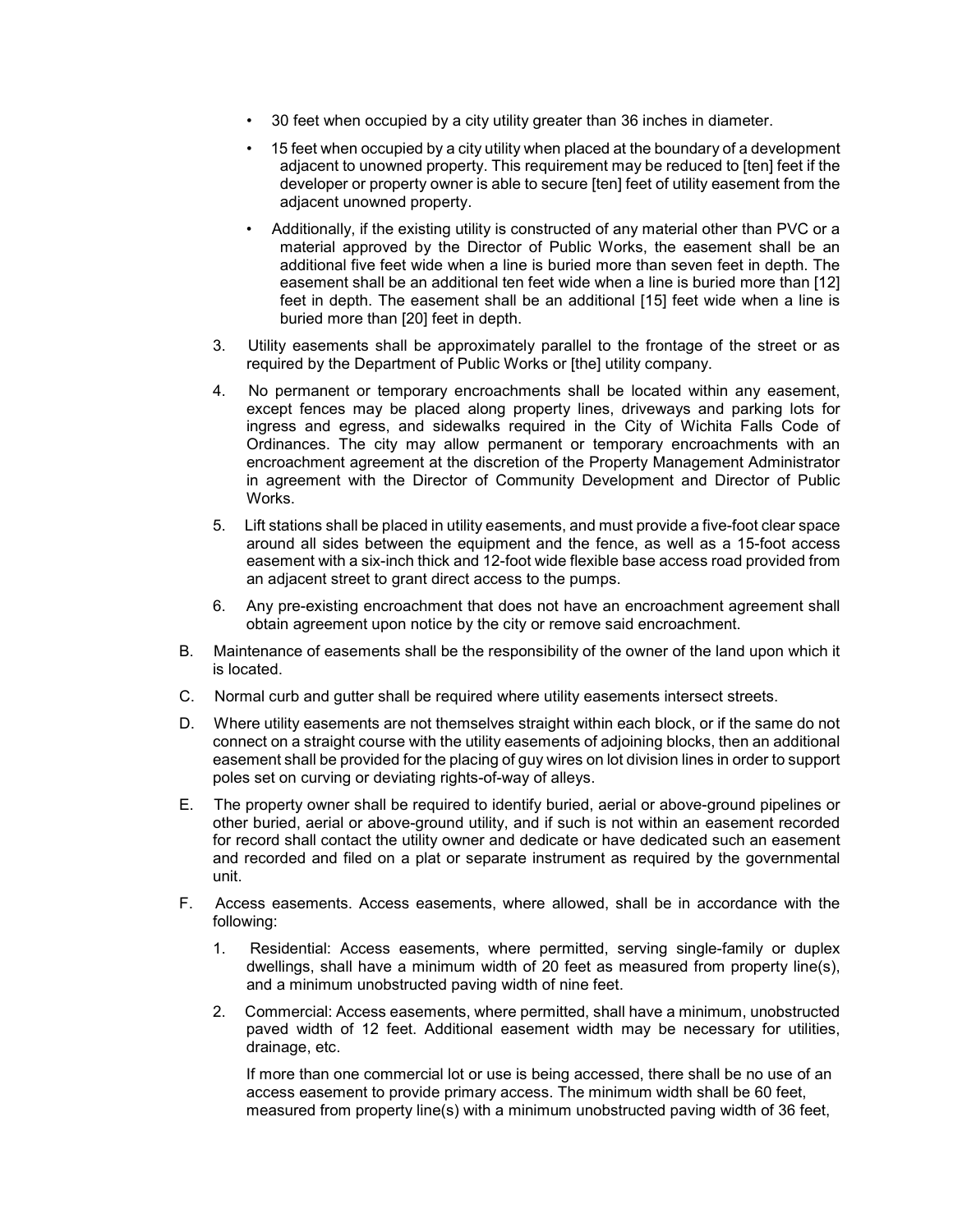or as required by the city. The Planning Division may consider or require an exception to this provision based on the type of development proposed.

- 3. All access easements shall be approved by the Planning Division and/or Department of Public Works.
- 4. All drive surfaces shall be hard-surfaced with Hot Mix Asphaltic Concrete (HMAC) or concrete suitable for continued use by vehicles of the type intended. The Department of Public Works may require details of paving sections, and modifications thereof, prior to plan or permit approval to ensure function and longevity for the intended use. Proposed alternatives to address the intent of this provision shall be considered on a case-by-case basis.
- 5. No access easement shall provide ingress or egress to or from an arterial street or highway unless approved by the Planning Division and/or Department of Public Works as part of a nonresidential development where the easement is intended to serve multiple land uses.
- 6. Access easements shall be maintained by the property owner(s). Should the access easement fall into disrepair and pose a hazard or undesirable situation, as determined by the Planning Division and/or Department of Public Works, the responsible property owner(s) shall be provided with written notice that such shall be repaired within a time period agreed to by the governmental unit. Failure to repair shall subject all affected property owners to provisions of section 11.
- 7. All required paved driving surfaces shall be kept clear of all obstacles including, but not limited to dumpsters, utility poles, personal property and other such situations.
- G. Other easements.
	- 1. Should, through a plan for a planned unit development under Appendix B of the Code of Ordinances, or described under other plans, there be defined a trail system, paths, ponds, lakes, drainage easements or other such easement or open space not directly related to a physical utility, there shall be dedicated such on a final plat or separate instrument.
	- 2. Should paving, sidewalk, grading, landscaping or other improvement be required with an easement or open space, such shall be installed at time of platting or the amount placed in escrow with the city to cover all costs according to provisions herein.
	- 3. Responsibility for maintenance of the easement(s) or open space shall be the responsibility of the property owner unless otherwise accepted by the responsible governmental unit.
- H. Drainage easements.
	- 1. Drainage easements shall be provided where required by the Department of Public Works.
	- 2. The width and location of such drainage easements shall be in accordance with the current city stormwater design criteria.
	- 3. No structures shall be placed in a drainage easement. These include but are not limited to fences, portable buildings, permanent structures, etc. In addition no vegetation shall be installed in this easement other than what has been approved by the Department of Public Works.
	- 4. Encroachments existing on April 1, 2008, may be allowed to remain if the director of public works determines the encroachment will not constrict the flow of stormwater.
	- 5. All stormwater detention facilities shall require the dedication of a drainage easement in accordance with chapter 106, article VIII, Stormwater Management of this Code.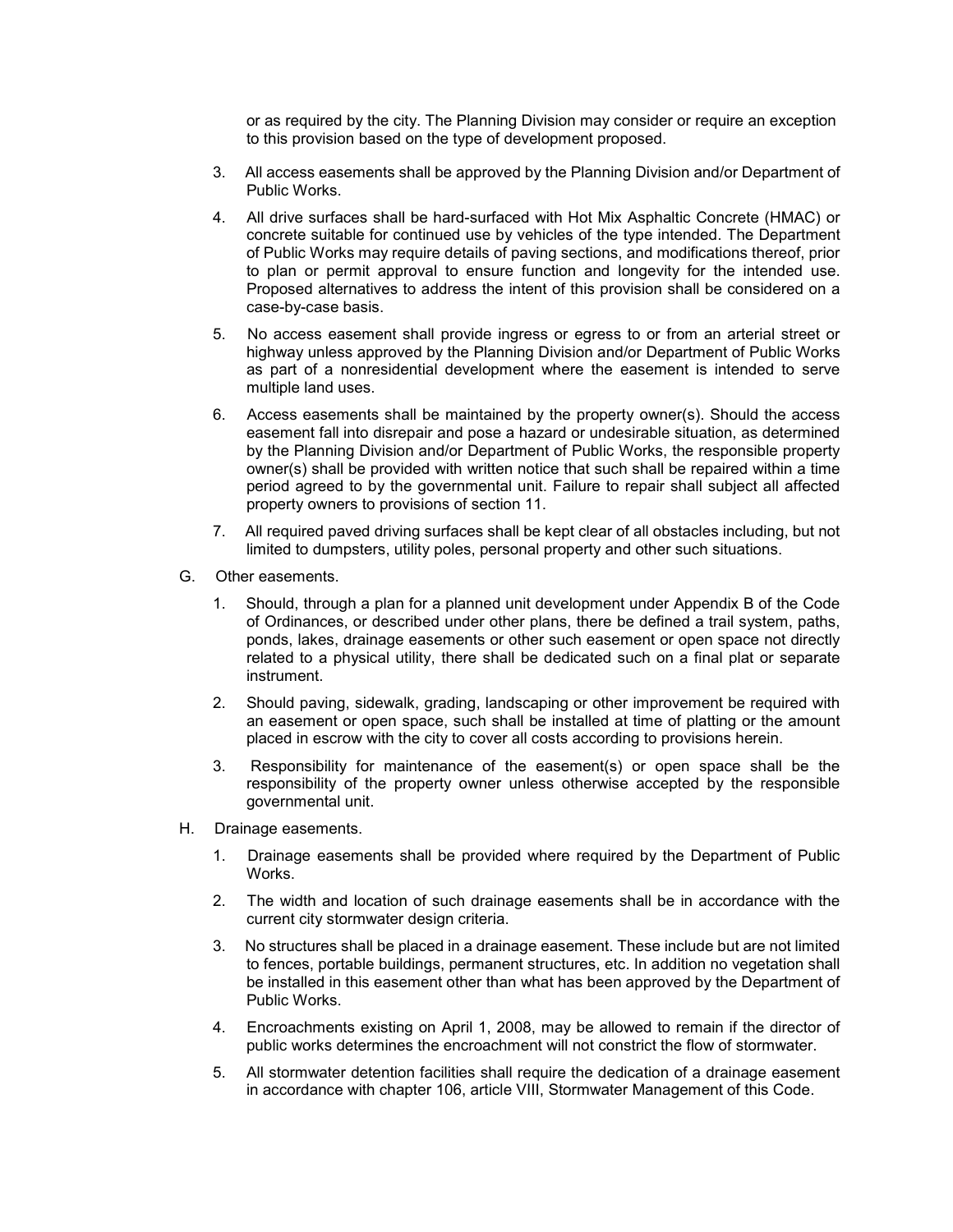- 6. Drainage easements shall be solely for the conveyance of stormwater and the placement of city owned utilities. Drainage easements shall not be combined with noncity utility easements and/or access easements without the approval of the Director of Public Works.
- 7. Drainage easements shall be a minimum width of 15 feet when on the common lot line between two properties to convey stormwater in a concrete flume or pipe up to 36 inches in diameter with 20 feet minimum width for a pipe greater than 36 inches.
- 8. The Director of Public Works shall have the discretion to determine the level of maintenance necessary for drainage easements and may elect to maintain any easements in their natural condition.
- 6.4 *Oil and gas wells.*
	- [(1)] For the purpose of this regulation, the term "plugged" shall refer to cementing a well to remove the well from production in accordance with standards of the Texas Railroad Commission.
	- [(2)] It shall be unlawful for any person acting either for himself or acting as agent, employee, independent contractor, or servant for any person to drill any well, assist in any way in the site preparation, re-working, fracturing or operation of any such well or to conduct any activity related to the production of oil or gas without first obtaining a permit issued by the director of public works in accordance with this section. Such activities include, but are not limited to seismic exploration, site preparation, re-working, drilling, fracturing, operation, construction of rigs or tank batteries, fracturing and pressurizing of wells. A permit shall not be required for seismic exploration unless such survey activities will be conducted on city property or public utility easement. Explosives shall not be used within the city.
	- [(3)] A permit shall authorize seismic exploration, site preparation, re-working, drilling, fracturing, operation, construction of rigs or tank batteries, and well pressurization for a period of one year after issuance. If a well is completed as a result of permitted drilling activity, the permit shall authorize continued operation of the well.
		- A. *Permit application and contents.* The application for the permit, required by this [appendix], shall include the following information:
			- 1. A copy of the application to drill which has been filed with the state railroad Commission and copies addressing the requirements of the state railroad Commission for which is required to be met based on the application, together with bonding requirements, if required.
			- 2. The name, address, and phone number of the operator of the lease and property owner, with the name of the contact person for the operator.
			- 3. A description of the lease or the lands involved in the exploration, drilling or maintenance, and the length of time that surface operations are expected to occur.
			- 4. A plat showing the location of the well, the ownership of the land, property lines, structures, and offset operators or landowners.
			- 5. The name and address of the drilling contractor.
			- 6. A site plan accurately depicting the proposed site and the location, distance to and nature of adjacent land uses.
			- 7. A statement warning of possible hazardous formation conditions that may be encountered during or as a result of the proposed drilling or exploration operation or maintenance of an existing well site.
			- 8. A copy of the operator's spill prevention plan.
			- 9. The fee for a permit in the amount of \$500.00 or as established in the fees chapter of this code.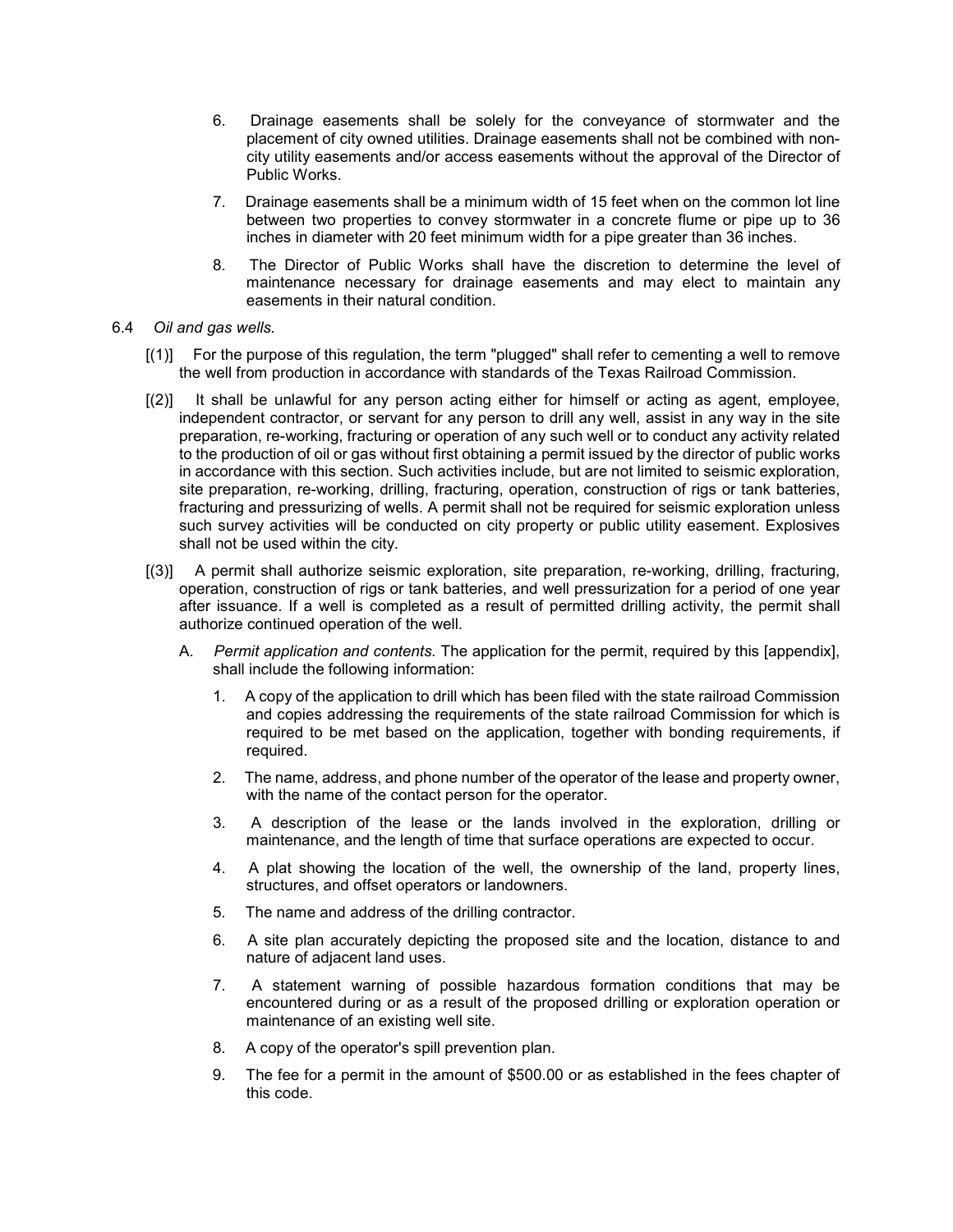- 10. A bond or letter of credit approved for form by the city attorney in the amount of \$25,000.00 along with the permit application for the initial permit applied for by an operator. The bond shall be executed by the operator, as principal, and a corporate surety on the list of authorized insurance companies published by the State Board of Insurance of the State of Texas, as surety, in a form approved by the city attorney and with the bond in favor of the city conditioned that the operator will comply with all of the terms, conditions and requirements of this chapter and any permit issued pursuant hereto, and further conditioned that the operator will repair any damages to city roads, streets, highways, or other city property, as determined by the director of public works of the city, caused by the equipment and vehicles used by the permittee in going to and from the drill site with such repairs to be in compliance with specifications therefor prepared and provided to the operator by the director of public works. The security shall remain effective until the operations on the drill site are terminated.
- 11. A certificate of insurance showing the insurance required in this section.
- B. *Insurance.* No well shall be drilled or any maintenance or exploration conducted unless the drilling firm, lease owner and/or contractor at all times carries minimum insurance coverage for bodily injury of \$500,000.00 for each occurrence and \$1,000,000.00 aggregate and for property damage of \$500,000.00 for each occurrence and \$1,000,000.00 aggregate, and for the cost of controlling a well that is out of control, re-drilling or restoration expenses, seepage and pollution damage as first party recovery for the operator and related expenses, including, but not limited to, evacuation of residents, in the amount of at least \$5,000,000.00 per occurrence. The lease owner shall at all times carry this minimum limit of insurance until such time that the well is out of production and all appurtenances removed from the site. The insurance under all situations and at all times shall list the City of Wichita Falls as additionally named insured.
- C. *Location, maintenance and fencing of tanks and tank batteries.*
	- 1. The oil or fuel storage tank or tank battery shall be erected in conformance with the spill prevention control and countermeasure plan published by the U.S. Environmental Protection Agency.
	- 2. The oil or fuel storage tank or tank battery shall be completely enclosed by:
		- a. A minimum six-foot tall all metal chainlink fence with two-inch maximum mesh interwoven with opaque slats, topped by at least three strands of barbed wire;
		- b. A solid minimum eight-foot tall masonry wall; or
		- c. Other fencing material approved by the director of public works.
	- 3. In no event shall a tank or tank battery be located nearer than 150 feet from any residence, or dwelling, unless the tank or tank battery existed prior to the residence or dwelling, or nearer than 30 feet from any combustible structure.
	- 4. Oil and fuel storage tanks or tank batteries shall be kept well painted and in good repair.
	- 5. If the well(s) associated with an oil storage tank or tank battery is/are plugged, or if the storage tank or tank battery is no longer in use, the storage tank or tank battery and associated pipelines shall be removed and the land restored. This provision may include all associated appurtenances with the wells and tank or tank batteries. This removal shall occur within six months unless documentation can be provided that the well and tank or tank battery will be used within the next two years. For the purpose of this provision, the term "no longer in use" shall mean that the tank or tank battery, while it or they may contain some residue or fuel, has not been pumped into or out of within the past six months. The director of public works may waive this requirement if the operator requests such waiver in writing, and the director determines that failure to pump is due to a reason other than the tank(s) no longer being in use.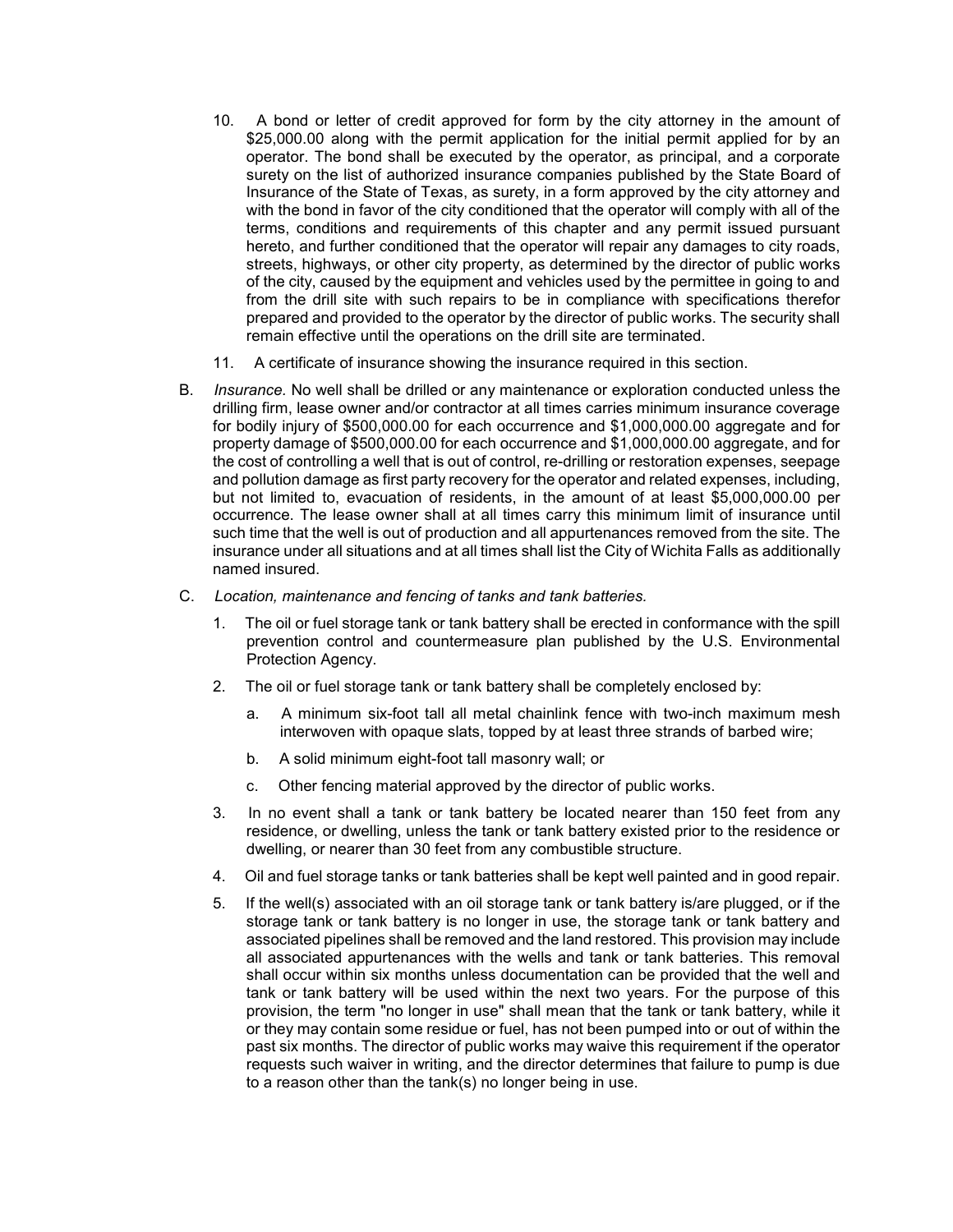- 6. Other oil or fuel storage tanks that receive products from transmission or distribution lines that are not pumped into or pumped out of for a period of six months shall be considered abandoned and/or unused. The leaseholder shall disassemble and completely remove such tanks from the site unless it is shown that there are plans to reuse the storage tanks within the next two years.
- 7. Within six months after removal of any oil storage tanks or tank batteries, the permittee shall restore the property to its original state insofar as possible, to include removal and/or restoration of any unremediated soil.
- D. *Pumps to be electrically powered.* No pumping unit used for the purpose of lifting oil shall be powered with any power other than electricity. If electrical power lines are proposed to be buried or are buried, a private easement shall be created and the Department of Public Works shall note the location of said easement and/or its encroachment into or within a public easement. Such easement shall be made a matter of public record by the filing of a plat or separate instrument.
- E. *Pumping units.*
	- 1. All surface equipment shall be kept clean, painted, in good repair, and properly lubricated in order that they will operate quietly. The noise produced by wells, jacks or units on a producing well shall not exceed 50 decibels at any boundary of the parcel on which the well is located.
	- 2. All pumping units, compressors, and other powered equipment shall be completely enclosed by:
		- a. A minimum six-foot tall all metal chainlink fence with two-inch maximum mesh interwoven with opaque slats, topped by at least three strands of barbed wire;
		- b. A solid minimum eight-foot tall masonry wall; or
		- c. Other fencing material approved by the director of public works.
- F. *Flow lines.*
	- 1. All flow lines and/or water and/or oil or gas lines shall be buried at least one foot under the ground unless permission is obtained from the surface owner. The Planning Division and/or Department of Public Works may require that flow lines and transmission lines be buried at a greater depth depending upon adjacent land uses and proposed streets, roads and highways.
	- 2. All flow lines shall be shown on a plat or separate instrument and filed for public record. Upon the removal of the associated tank batteries and/or the plugging of wells associated with such pipelines, the pipelines shall be removed. The Department of Public Works may consider an alternative to the removal of the pipelines if the lines are flushed to remove any potential contaminates. Such exception shall apply to only those situations where removal is not technically feasible.
	- 3. The Department of Public Works shall have sole authority to regulate the location and installation of such lines, which will also incorporate standards by the appropriate government agency.
- G. *Waste oil or water to be cleaned up.* Any waste oil or water in, on, or around any premises within the city or the extraterritorial jurisdiction shall be immediately cleaned up and the ground shall be cleaned of any oil-bearing dirt.
- H. *Drilling operations generally.* The owner, leaseholder, property owner or other who is responsible for drilling of a well or well site shall proceed with the drilling operations with the highest degree of care so as not to injure adjoining property or persons in any manner by:
	- 1. Keeping the premises suitably fenced or guarded 24 hours a day in such manner as to avoid trespassing during the drilling and exploratory operations;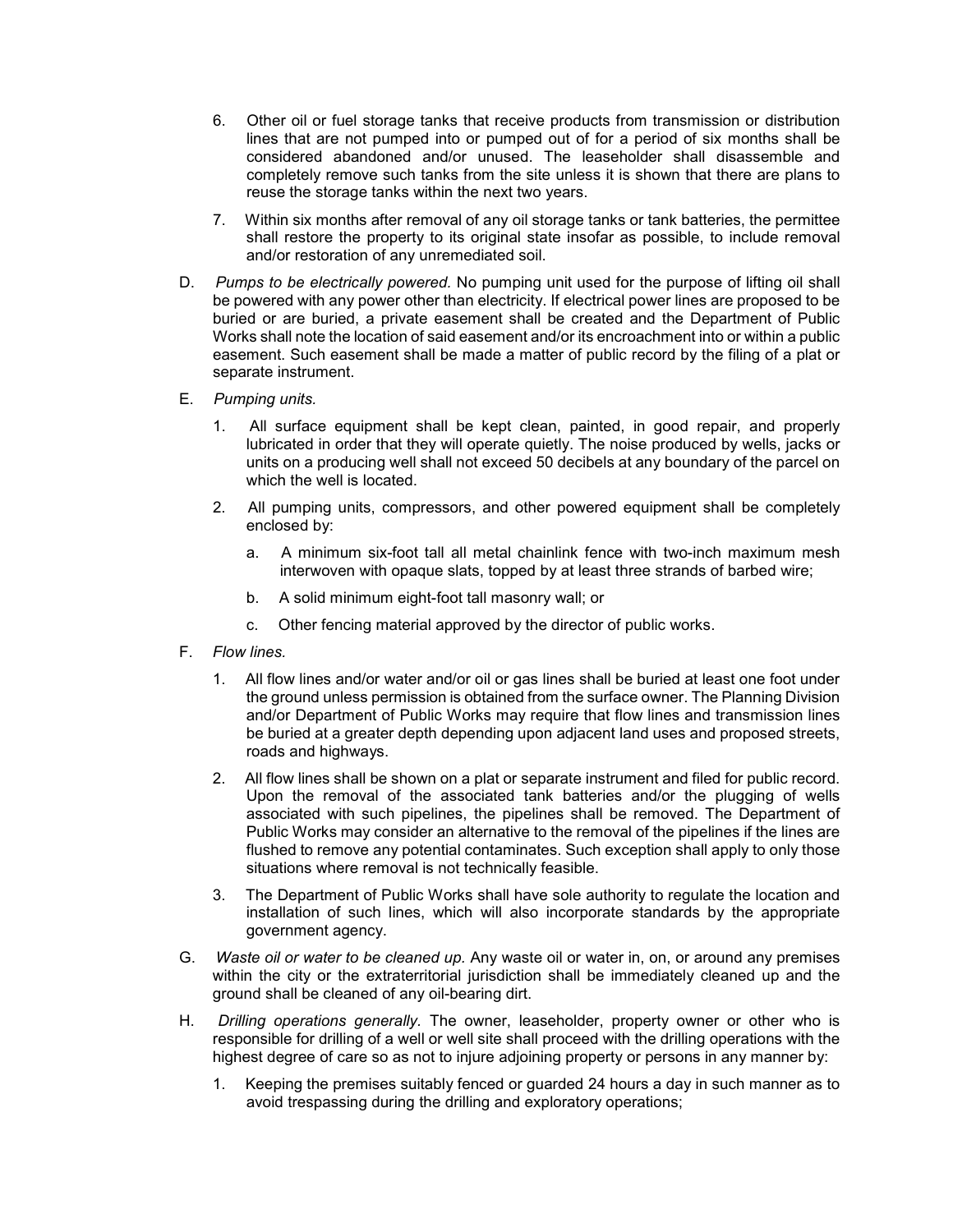- 2. Removing all drilling mud upon the completion of such drilling operations;
- 3. Immediately clearing the grounds around the well of all drilling mud and/or all oil, salt water or water. The area shall be made to conform in appearance to the lands in the neighborhood wherein such drilling, exploration or maintenance operations are so conducted. All pits must be steel or lined with a minimum six-mil impermeable liner. All pits and contents shall be removed from the premises and drill site within 30 days after completion of the well;
- 4. Prior to the commencement of any drilling operations, installing private roads used for access to the drill site and the operation site which are at least ten-feet wide, have an overhead clearance of at least 14 feet and are surfaced with asphalt, crushed rock, or gravel, and maintained to prevent dust and mud in accordance with the requirements of the director of public works. The requirements governing surfacing of private roads may be altered at the discretion of the director of public works after consideration of all circumstances, including, but not limited to, the following:
	- [(i)] Distances from public streets and highways;
	- [(ii)] Distances from adjoining and nearby property owners;
	- [(iii)] The purpose for which the property of such owners is or may be used;
	- [(iv)] Topographical features;
	- $[(v)]$  Nature of the soil;
	- [(vi)] Exposure to wind; and
	- [(vii)] Preference of the surface owner.
- 5. It shall be unlawful to create sound during drilling operations that exceeds:
	- [(i)] 60 decibels during daytime hours between 7:00 a.m. and 7:00 p.m., measured at any occupied structure on a parcel other than the parcel on which the oil well is located.
	- [(ii)] 50 decibels during nighttime hours between 7:00 p.m. and 7:00 a.m., measured at any occupied structure on a parcel other than the parcel on which the oil well is located.

# I. *Spacing.*

- 1. It shall be unlawful to drill any well, the center of which, at the surface of the ground, is located:
	- a. Within 25 feet of any storage tank or source of ignition;
	- b. Within 100 feet of any building accessory to the well, public street, road, highway, right-of-way or property line;
	- c. Within 300 feet of any water well used as a potential source of drinking water;
	- d. Within 400 feet of any commercial or industrial building; or
	- e. Within 600 feet of any residence.
- 2. The minimum distances described in subsection 1.d and 1.e may be reduced by:
	- a. A waiver granted by the city council; or
	- b. Written notarized waivers granted by all owners of all buildings within the radius being protected from drilling. All waivers must identify the property address, block and lot number, subdivision name (if applicable), and plat volume and page or document number if on file in official county records. Such waivers must be filed,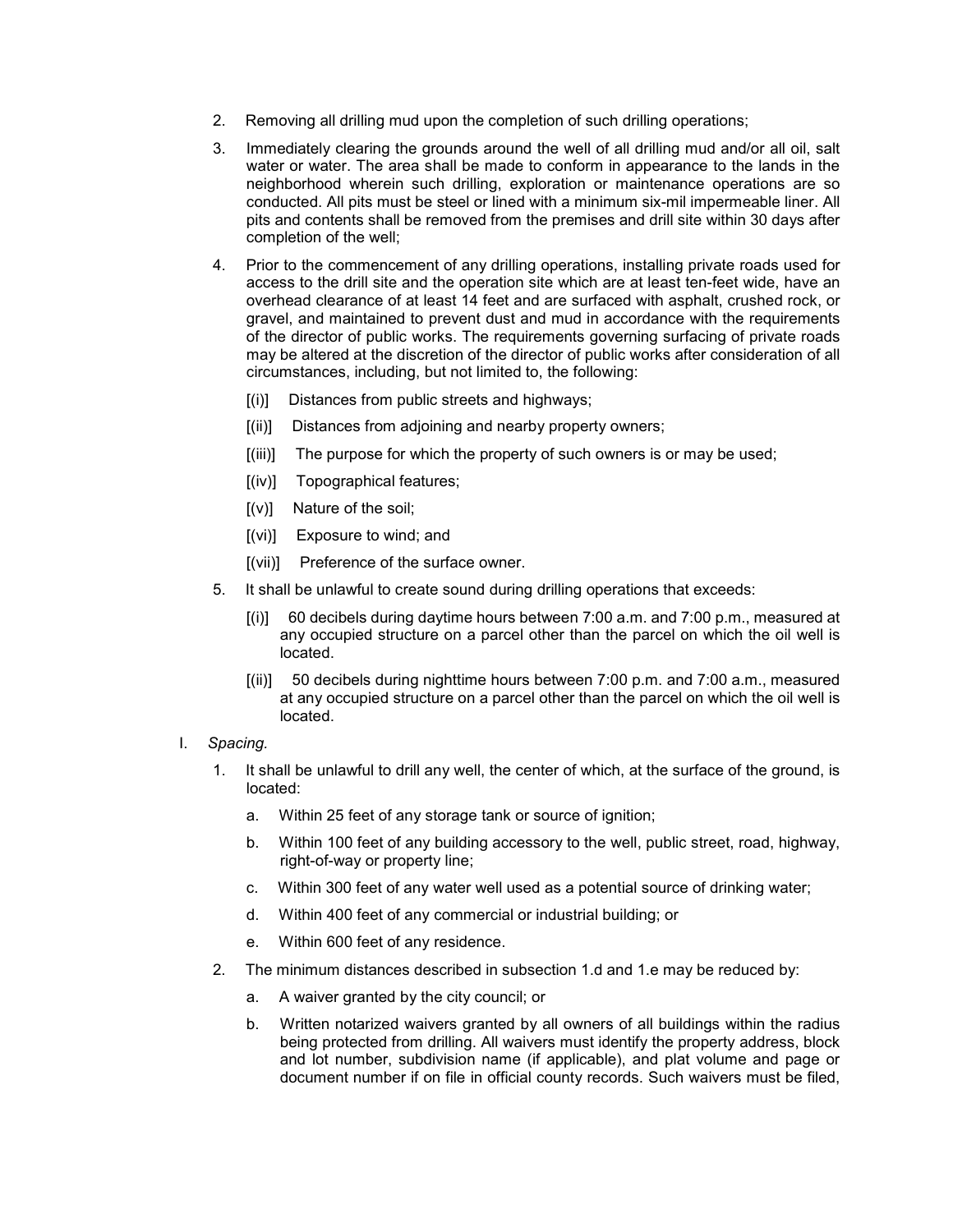at the expense of the operator, in the Wichita County records prior to the issuance of the permit.

- J. *Fracturing operations.* It shall be unlawful for any person to conduct fracturing operations on a well during the nighttime hours between 7:00 p.m. and 7:00 a.m. It shall further be unlawful for any person to create sound during such fracturing operations that is greater than 60 decibels, measured at any occupied off-site structure, unless a higher maximum decibel level has been provided by the director of public works. If a higher decibel level has been provided by the director of public works, it shall be unlawful for any person to:
	- 1. Create sound during fracturing operations that exceeds the decibel level provided by the director of public works; or
	- 2. Conduct fracturing operations in a manner that fails to comply with the special conditions established by the director of public works.
- K. *Easements.* Wells shall be serviced from an existing public street or a dedicated access easement.
	- 1. A 25-foot access easement allowing entry of city personnel and other public safety personnel shall be provided from a street to the wellhead, tank, tank battery, flare and mud pits or any other areas where machinery is located.
	- 2. The operator shall pay the city for any damage it causes to city property within 30 days after notification of such damage by the director of public works.
	- 3. Once a well is plugged to remove from production and the site is restored as required herein, the easement may be removed.
- L. *Floodplains.* The floor of any drilling rig and the top of any well head shall be placed at least one foot above the base flood elevation in the area of any special flood hazard as such terms are defined in section 54-26. The base of any pumping units and oil storage tanks must be placed above the base flood elevation.
- M. *Enforcement.* Violation of the terms of this section shall be punishable by a fine of up to \$2,000.00 per day, cancellation or suspension of the permit by the director of public works, or injunction. Prior to cancellation or suspension of a permit, the director of public works shall give the permit holder at least ten days' written notice, posted on the drill site, an opportunity for hearing, and at least one opportunity to cure the failure of at least ten days following the hearing.

# 6.5 *Water.*

- A. All subdivisions shall be provided by the applicant with water supply and water distribution systems approved by the Department of Public Works and/or Health Department.
- B. Fire hydrants, in accordance with city standards, shall be installed as part of the water distribution system by the applicant so that every lot is within 500 feet of a fire hydrant or as required by the Texas Insurance Commission.
- C. Extension of water lines shall be in accordance with chapter 106, article VI, Extensions, of the Code of Ordinances.

## 6.6 *Sewer.*

- A. All subdivisions shall be provided by the applicant with an approved sewage disposal system.
- B. Connection with the sanitary sewer system shall be required except where the Department of Public Works determines that such connection will require unreasonable expenditure when compared with other methods of sewage disposal. Where on-site sewer systems are installed, the design for the system will be in accordance with requirements of the Texas Commission on Environmental Quality (TCEQ). If the applicant proposes to install a sanitary sewer disposal system, the plans for such a system must be approved in accordance with standards and requirements of the Health Department and TCEQ prior to approval of the final plat by the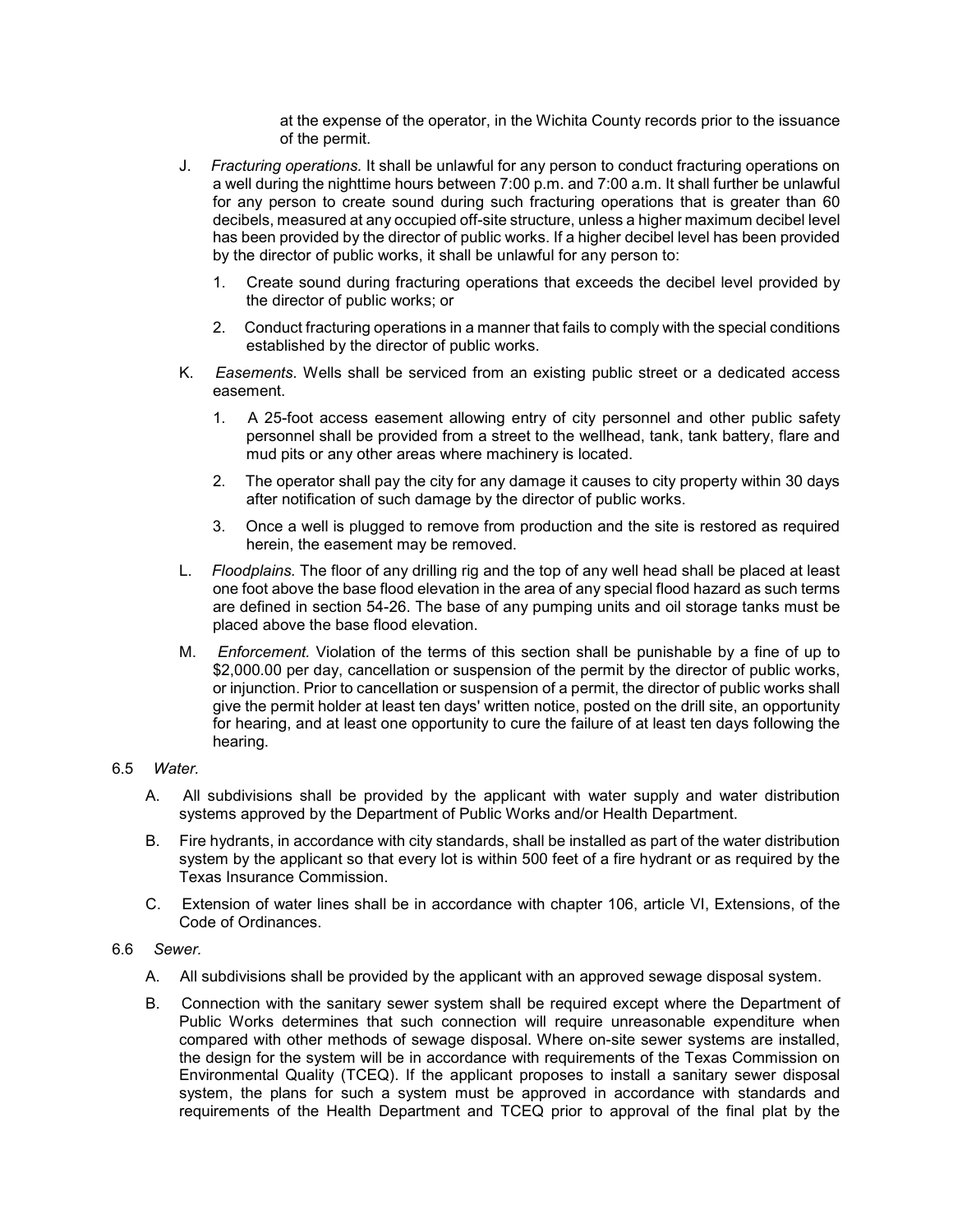Commission. Unless otherwise advised, the City of Wichita Falls/Wichita County Health Department is the authorized TCEQ representative.

- C. Extension of sanitary sewer lines shall be in accordance with chapter 106, article VI, Extensions, of the Code of Ordinances.
- 6.7. *Utility lines.*
	- A. All city owned sanitary sewer and water utilities shall be placed in the street right-of-way. For any previously approved applicant master plan, when economically feasible, provisions shall be made to transition from the rear of lots to the street right of way for future extensions. Utility transition routing shall be coordinated with Public Works.
	- B. All utility lines that pass under a street or alley shall be installed before the street or alley is paved. When it is necessary that utility lines pass under pavement, they shall be installed to a point at least three feet beyond the edge of the pavement. An exception to this requirement exists where underground construction technology (e.g., boring) is used at the utility company's or contractor's option. All necessary utilities shall be installed before building permits and/or certificates of occupancy are issued for work within the subdivision.
	- C. All telephone, cable television and electrical utility lateral and service lines shall be placed underground throughout new subdivisions for which final plats are approved subsequent to the effective date of this subsection subject to the following conditions:
		- 1. All electrical transmission lines, meaning those electrical lines operated at nominal voltages of 60,000 volts or higher, may be placed overhead.
		- 2. Any electrical feeder lines, meaning those electrical lines that emanate from substations to distribute power throughout an area, may be placed overhead.
		- 3. Where electrical service is to be placed underground, electrical service for street or site lighting shall also be placed underground except for the lighting standards.
		- 4. Temporary electrical service during construction may be provided by overhead utility lines and facilities prior to activation of the underground service. Following activation of the underground permanent service, the temporary overhead electrical service shall be removed as soon as possible.
		- 5. The electrical utility company may plan and construct overhead lines on perimeters of subdivisions or property. Telephone and cable television lines may be constructed overhead where overhead electric utility lines are permitted.
		- 6. Each of the utility companies shall be responsible for developing administrative policies and cost reimbursement procedures for the installation and extension of their underground utilities. Nothing herein shall prohibit or restrict any utility company from recovering the difference in cost of overhead facilities and underground utilities from the owner or developer in accordance with the provisions of such utility's approved tariff. No utility company shall be required to begin construction of underground facilities unless and until the owner or developer of the subdivision has made arrangements satisfactory to the specific utility company for the payment of such difference between the cost of overhead facilities and underground facilities. No plat shall be approved without a certification by all electric, telephone and cable television companies that such satisfactory arrangements have been made being affixed to the plat. The city shall not be responsible for any portion of such cost unless the city determines that the owner, developer or consumer should not pay such difference in cost and the city refuses to grant an exception allowing overhead construction.
		- 7. All electrical, cable television and telephone support equipment (transformers, amplifiers, switching devices, etc.) necessary for underground installation shall be pad mounted or placed underground and the difference in cost of such facilities shall be paid to the installing utility company in accordance with provisions established under paragraph 6 [of this section].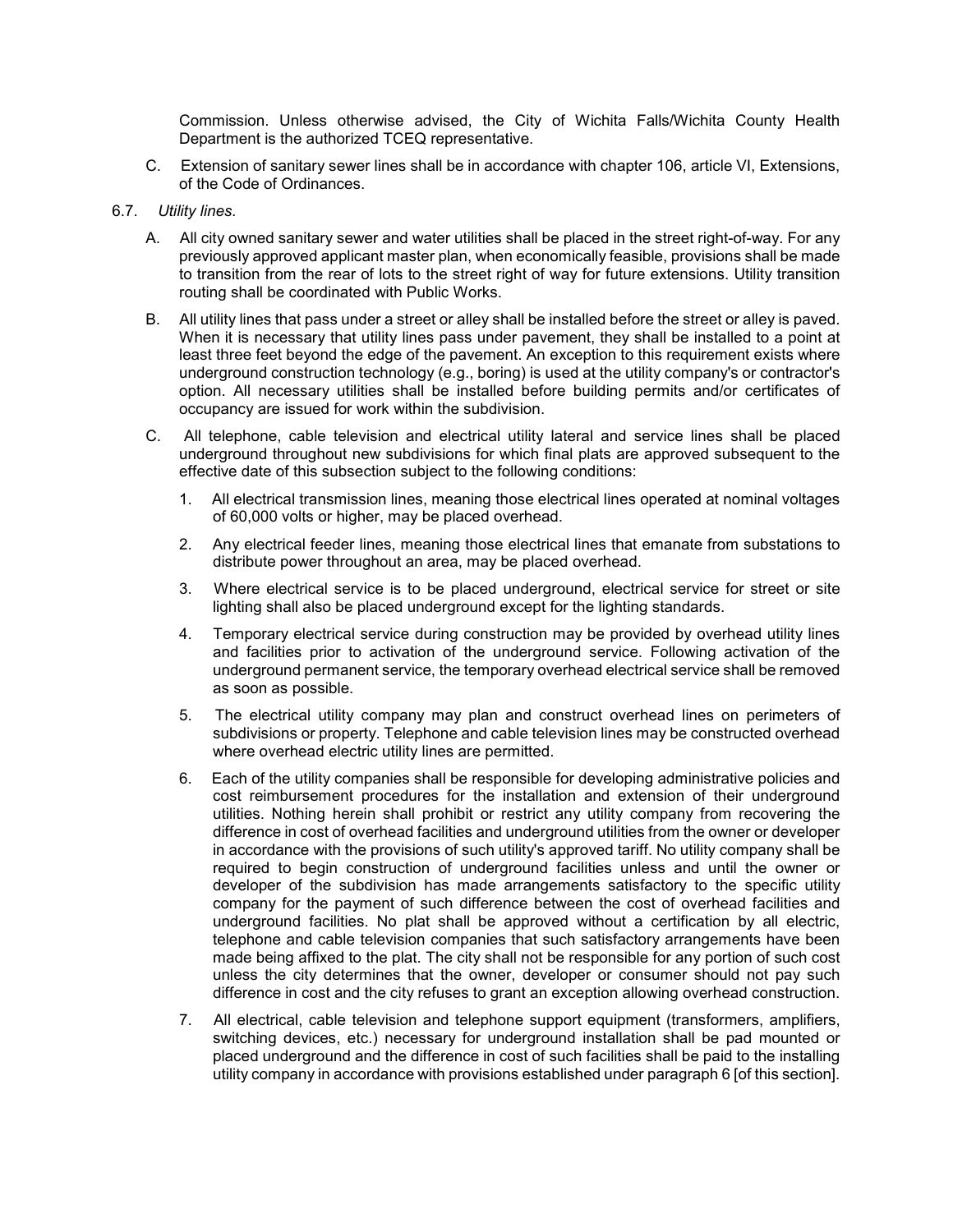- 8. Nothing herein shall be construed to require a utility to install underground facilities or any facilities other than standard overhead facilities, unless the increased cost associated with the underground or other non-standard facilities has been paid to the utility by the developer or the city prior to construction.
- 9. Nothing contained herein shall be construed to require any existing overhead facilities to be placed underground or to prohibit the upgrading, reconstruction, relocation, or reconductoring of any existing overhead facilities with overhead construction.
- 10. Nothing contained herein shall be construed to alter the intent of any utility Franchise Agreement Ordinance in effect on the effective date of this section.
- 6.8 *Surveying standards.* All surveys performed in connection with these regulations shall be performed by a registered professional surveyor in good standing licensed by the state. All surveys shall meet the minimum standards of professional practice promulgated by the state board of professional land surveying.
- 6.9 *Drainage.*
	- A. Where a subdivision is traversed by a watercourse, drainage way, natural channel or stream, there shall be provided an easement or right-of-way conforming substantially to the limit of such watercourse, plus additional width to accommodate future needs as determined by the Department of Public Works.
	- B. Drainage facilities shall be provided and constructed by the applicant in accordance with chapter 106, article VIII, Stormwater Management, of the Code of Ordinances, and as required by the Department of Public Works.
- 6.10 *Lots and setbacks.*
	- A. All lots shall have access to, and front on a public street unless otherwise approved as required herein. Lots designated for stormwater detention shall not be required to front on a public street, but shall be accessed by approved easements. Once so shown and described on a final plat, such lot shall not thereafter be used for other than as intended unless approved by the Planning Division and Department of Public Works. Lots separated from a street right-of-way by strip of land owned by:
		- 1. A utility, used for the sole purpose of providing utilities;
		- 2. A pipeline company, used for the sole purpose of transporting liquids; or
		- 3. A railroad company, used for the sole purpose of transport;

shall not be required to front on a public street, provided that a permanent easement is obtained from the aforesaid utility company, pipeline company or railroad company, providing for vehicular access between the lots and the public street.

- B. Unless otherwise required herein, or allowed under Appendix B of the Code of Ordinances, minimum width at the building limit line of 50 feet as measured along the building limit line or within 25 feet of the right-of-way line, whichever is closer.
- C. The area of a lot for the purposes of compliance with this regulation shall be the net horizontal area within the lot boundary lines and shall exclude any street or alley rights-of-way, but shall include easements.
- D. If a portion of a legally existing lot is acquired for public use in any manner including dedication, condemnation, or purchase, the remainder of such lot shall be considered as complying with the requirements of these regulations.
- E. Lot width shall be measured between the side lot lines along the minimum required front setback line, or the front lot line if no front setback is required.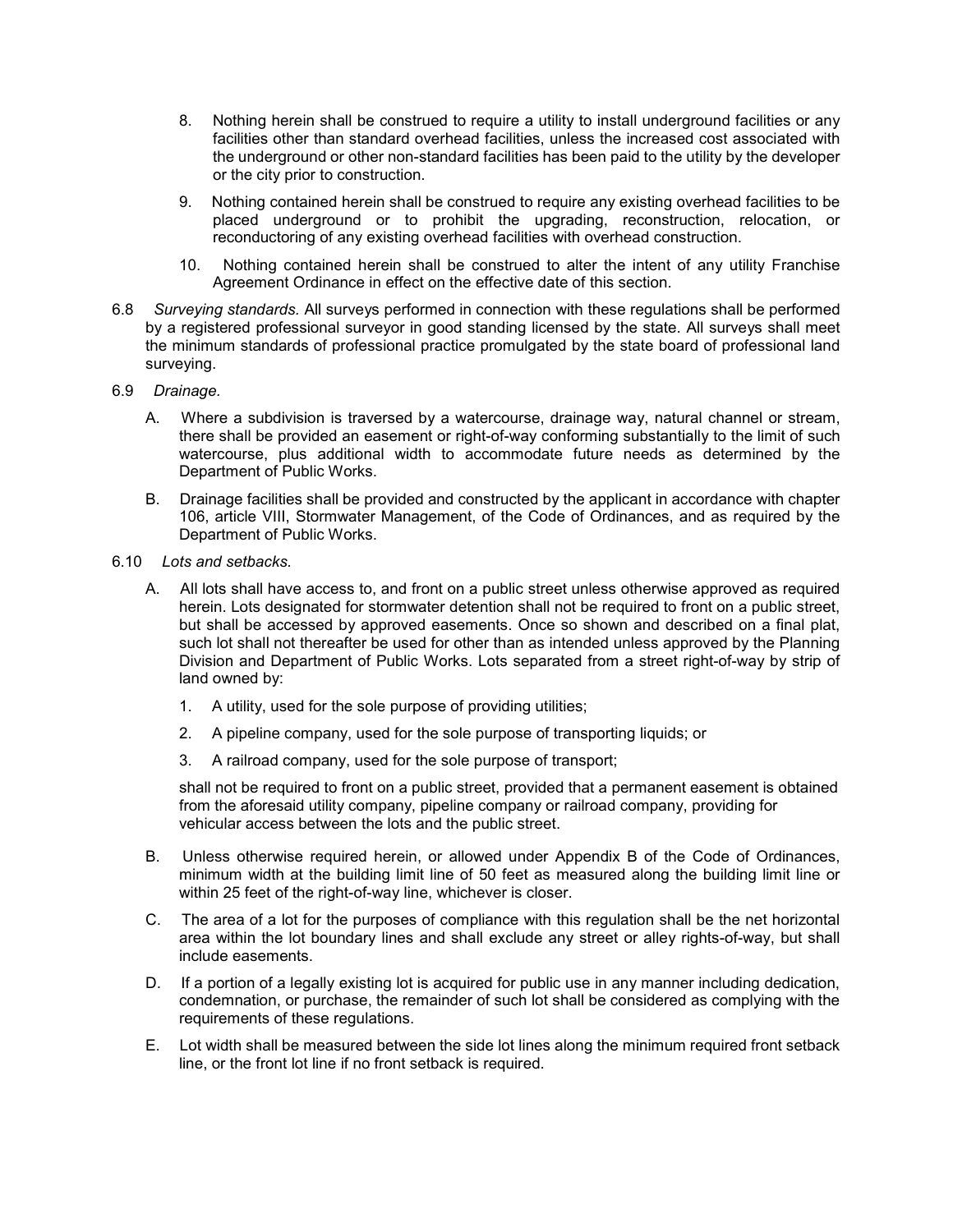- F. Setbacks shown herein shall apply within the city's extraterritorial jurisdiction in the absence of county requirements. Setbacks within the city limits shall be governed by Appendix B, Zoning, of the Code of Ordinances.
- G. Setbacks within level one:

Front setback: 25-foot minimum.

Interior side setback: Five-foot minimum.

Exterior side setback:

15 feet for single-family or duplex residential use.

25 feet for uses other than single-family or duplex use.

Rear setback:

- 1. For single-family or duplex dwellings, five-foot minimum from common lot line or onefoot minimum from alley.
- 2. For all other uses, five-foot minimum. In no case shall the roof overhang extend over the property line.
- 3. If a lot has double frontage, 25 feet.
- H. Setbacks within level two:

Front setback:

100-foot minimum from a U.S.-designated roadway or interstate highway.

50-foot minimum from a state road.

40-foot minimum from other road.

Interior side setback: Five-foot minimum.

Exterior side setback:

15 feet for single-family or duplex residential use.

25 feet for uses other than single-family or duplex use.

Rear setback:

- 1. For single-family or duplex dwellings, five-foot minimum from common lot line or one foot minimum from alley.
- 2. For all other uses, five-foot minimum. However, in no case shall the roof overhang extend over the property line.
- 3. If a lot has double frontage, 25 feet.
- I. Should the project cross county lines or level of development, the most restrictive standards between the city and county shall apply to the entire development within the city's extraterritorial jurisdiction.
- J. All setbacks shall be measured from the edge of an existing right-of-way or following any required dedication.
- K. A required setback shall be measured parallel to and for the entire length of the lot line on the side of the lot for which the setback is being measured. No building or structure shall be located,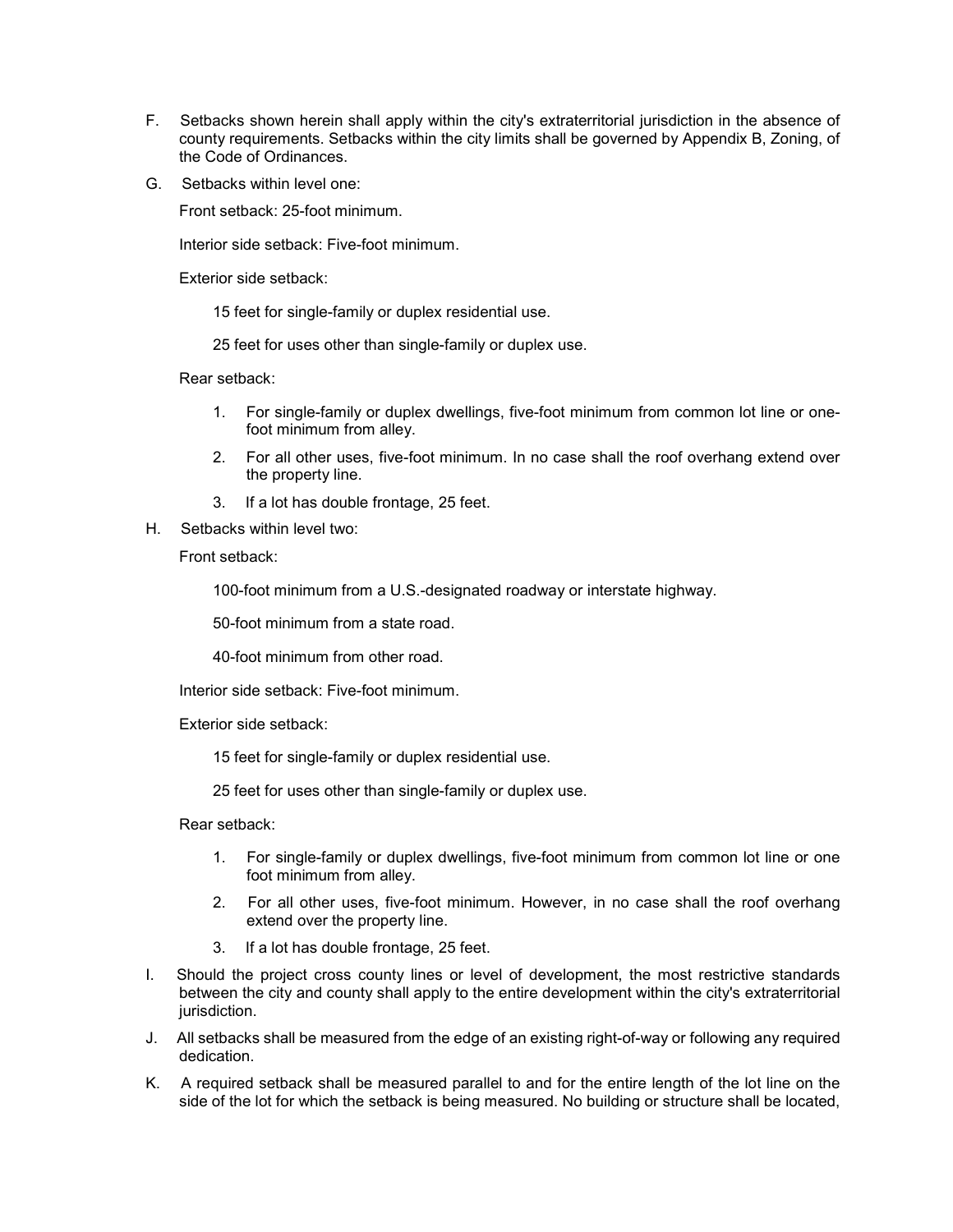erected, or altered so as to have a smaller setback than the minimum setback required herein. The area between the setback and the lot line on the side of the lot for which the setback is being measured, shall be known as the setback area.

- L. A required setback area shall be kept free of any building or structure higher than two feet.
- 6.1[1] *Erosion control.* Reserved.
	- 6.12 *Regulations related to airport proximity.* All development and improvements within the city limits and within levels one and two, and those areas located outside of level two where such regulation is required in the interest of public health, safety and general welfare of north central Texas, shall be subject to standards and regulations contained under Chapter 6400, Airport Zoning Regulations, of Appendix B, Zoning Ordinance of the Code of Ordinances and as authorized under the Airport Zoning Act, Texas Local Government Code ch. 241.
	- 6.13 *Request for easement, license, or abandonment of city property interest.*
		- A. An owner of property underlying an easement held by the city may request that the city abandon all or a portion of said easement.
		- B. An owner of property abutting city property or right-of-way may request that the city license the use of city property or right-of-way or execute an easement for an encroachment on city property or right-of-way.
		- C. A request for such abandonment, license, or easement will be filed in writing with the property management division of the city's Department of Community Development and be accompanied by a fee the greater of [a fee established by separate ordinance] or the value of the requested property interest, with said property interest value to be determined by the city's property administrator. The city's property administrator may waive the aforementioned fee upon a determination that:
			- (1) The requested right or abandonment is of de minimis value and requires minimal staff time to research and define; or
			- (2) The requested right or abandonment is in exchange for a property interest of similar or greater value.
		- D. If the city's property administrator determines that a survey or appraisal is necessary to determine the size or nature of the property or its value, the requesting owner shall pay for the cost of said survey or appraisal or provide same.
		- E. If the city manager determines that the city's interests are sufficiently protected by the proposed abandonment, license, or easement and that the execution of said document is in the interest of the city, then the city manager may execute all documents necessary to allow the underlying or abutting property owner to utilize the requested interest in the property.
		- F. This section authorizes actions that are within the discretion of city staff with respect to property interests owned by the city. This section does not reduce the right of the city council to authorize or abandon a city interest in property. This section is not adopted pursuant to Chapter 211 of the Texas Local Government Code. A decision of an official pursuant to this section is not appealable pursuant to sections 8 or 9 of this appendix to the board of adjustment.

(Ord. No. 38-2003, § 1, 4-15-2003; Ord. No. 88-2005, § 2, 11-1-2005; Ord. No. 56-2006, § 2, 7- 18-2006; Ord. No. 103-2007, § 1, 12-18-2007; Ord. No. 21-2008, § 1, 4-1-2008; Ord. No. 29- 2009, § 2, 5-5-2009; Ord. No. 45-2009, § 1, 7-21-2009; Ord. No. 63-2010, 11-16-2010; Ord. No. 10-2011, § 1, 2-15-2011; Ord. No. 20-2018, 5-1-2018)

Sec. 7. - Responsibility for payment of installation cost.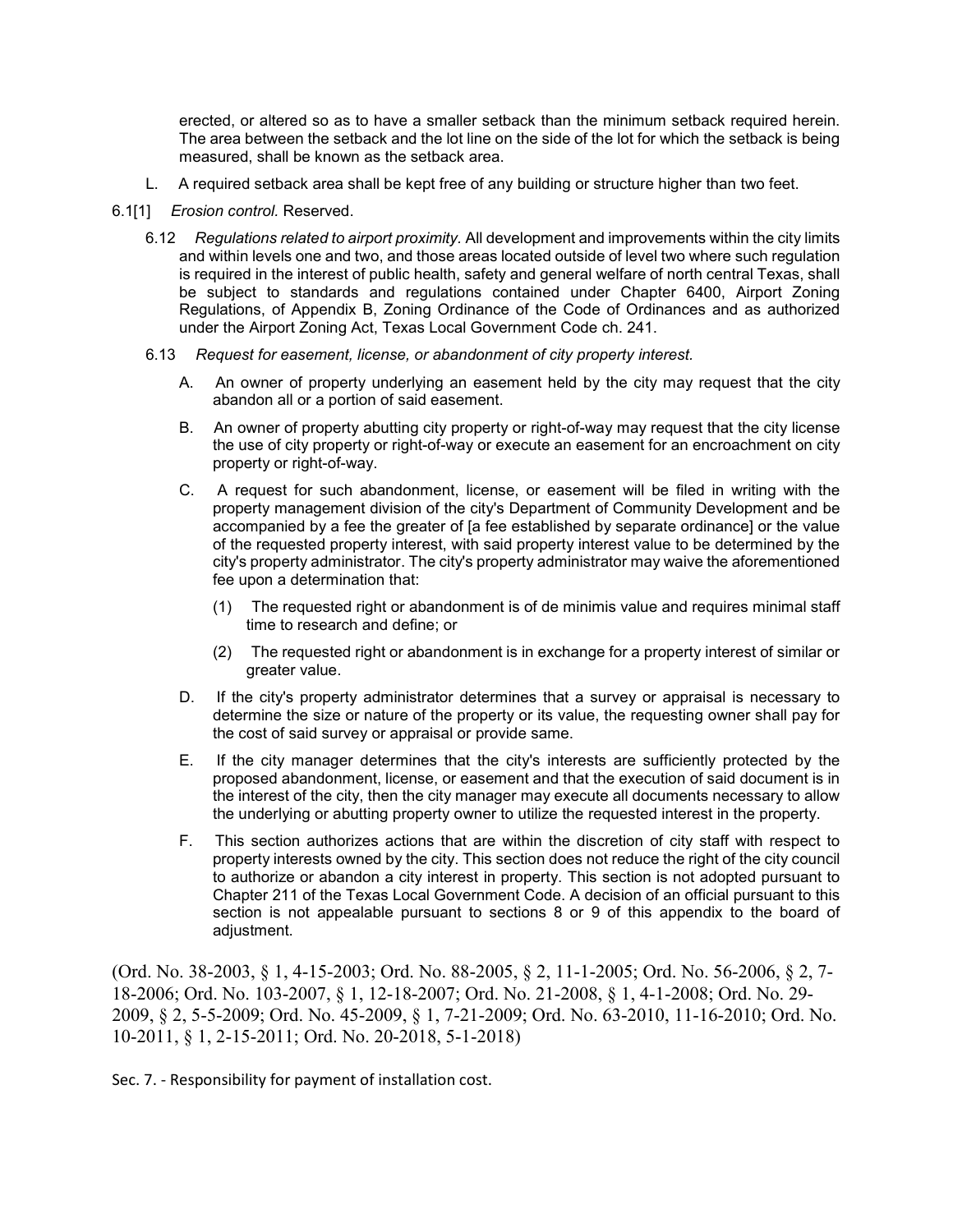- A. The applicant shall pay all design, engineering, material, construction and installation costs of all improvements required by this section unless otherwise provided in this section.
- B. In the event [an] applicant desires the extension of water or sewer lines to serve his subdivision, he shall bear the entire design, engineering, material, construction and installation cost of all border, offsite and on-site lines. The Department of Public Works shall specify the size of all such lines, taking into consideration the city's master plans, standard specifications, and anticipated requirements of adjacent areas of future growth which must be served by such lines. The decision of the Department of Public Works concerning the size of the required lines shall be final.
- C. The construction of water and sewer lines in accordance with city plans and specifications will be done by a contractor of the applicant or property owner's choice; provided however, that such contractor shall furnish a performance bond and warranty bond, executed by a corporate surety authorized to do business in the state acceptable to the city and maintaining in the county an agent upon whom service of citation may be had, in an amount equal to the total construction cost. Said bond shall be conditioned upon:
	- 1. Completion of the entire construction in full conformity with the plans and specifications promulgated or approved by the Department of Public Works; and
	- 2. Payment in full by the contractor of all claims for labor performed or materials furnished, in connection with such construction. All such construction work shall be subject to inspection by the Department of Public Works and/or the respective governmental unit as required, and no portion of any line installed in any excavation shall be covered unless and until the construction of such portion shall have been inspected and approved by the Department of Public Works and/or the respective governmental unit as required.
- D. Should the Department of Public Works require the installation of water and sewer facilities of a larger capacity than necessary to provide adequate water or sewer service to the applicant's property, the difference between the cost of such larger facilities and the size facility required to serve the subdivision will be paid for by the city. Such facilities may be constructed under contract awarded by the city, with a predetermined rate for the developer's share to be deposited with the city prior to the award of the contract. At the option of the city, such facilities may be constructed under a contract awarded by the developer, provided city and state requirements are met. Under either system, the pro rata share of the cost to be borne by the developer shall include all material, construction, and installation cost for the size facility adequate to serve the developer's property. For the purposes of this article, the minimum size line required to serve a subdivision shall not be less than eight-inch water and/or sewer.
- E. All sewer and water lines constructed or installed pursuant to the provisions of this section shall, when completed and accepted by the Department of Public Works, become the property of the city, free and clear of all encumbrances. The applicant shall provide a maintenance bond on the public improvements for a period of one year after the date on which the city accepts the property. Each and every contract entered into between [an] applicant and a contractor for the installation of sewer or water lines pursuant to the provisions of this section shall recite therein the provisions of this subsection.
- F. No sewer or water lines shall be installed or constructed except within a public street or alley, or within an easement granted to the city by appropriate written instrument filed for record with the county clerk of [the] county at the expense of the person requesting the extension of existing lines.
- G. No lift station, sanitary sewer system, or force main shall be constructed as part of the sewer line extension unless the applicant agrees that he will, at his own expense, construct such elements in accordance with the design standards provided by the Department of Public Works or in the case of lift stations a design prepared by the applicant's engineer and approved by the Department of Public Works.
- H. If the Commission or plans adopted by the city council requires the installation of any street with pavement over 48 feet, the city shall award the contract for construction and the developer shall deposit his share of the cost of construction with the city prior to award of the contract. The developer's share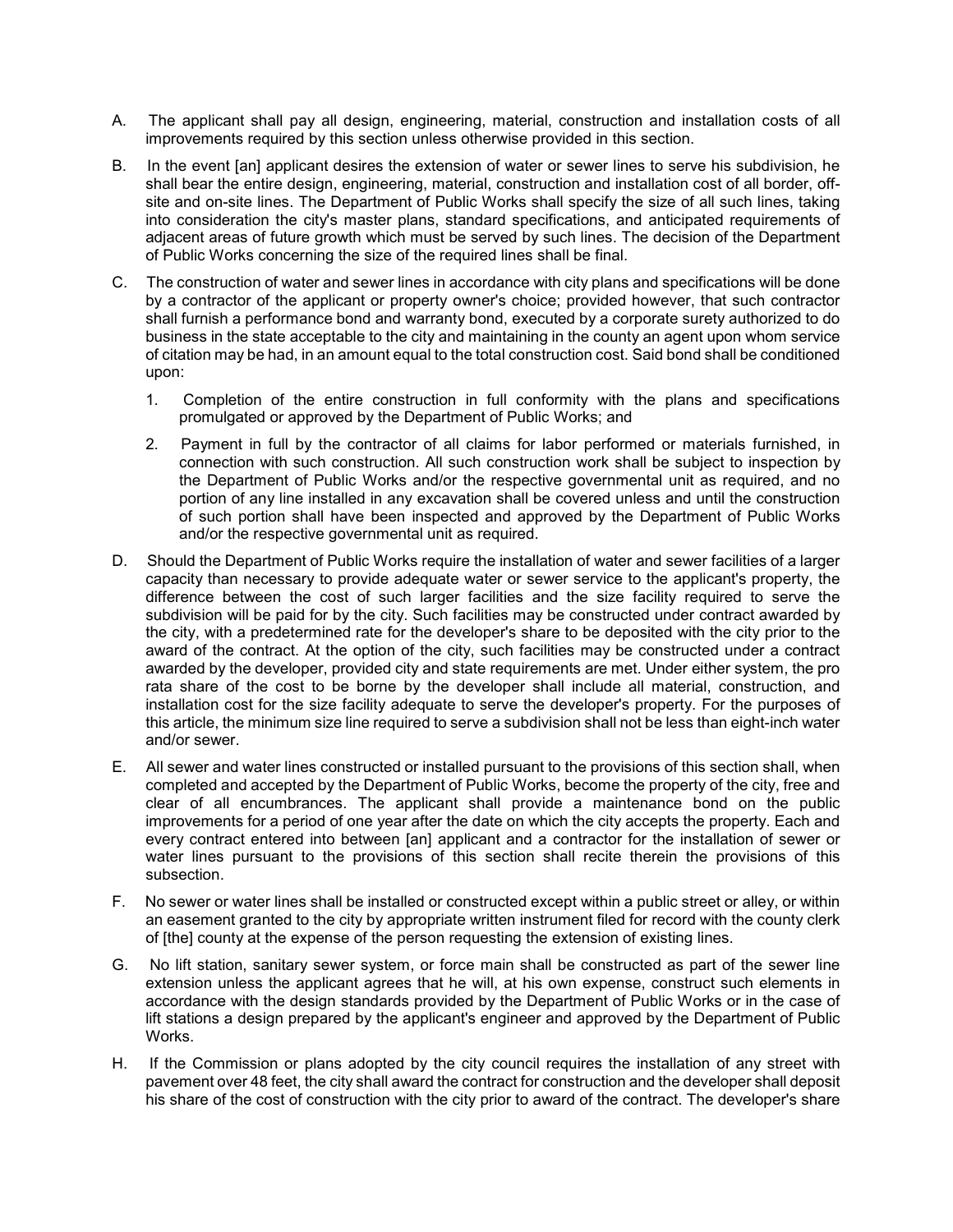of the cost will include curbs and gutters including median curbs as required, and pavement for a 48 foot street.

- I. In no event shall the city be obligated to proceed under the terms of this section if sufficient funds are not available. Nothing in this ordinance shall be construed as a surrender by the city of its control over the streets, alleys, public ways or public easements within the city.
- J. No person shall acquire any vested rights under the provisions of this section.
- K. Withholding improvements until plat approved.
	- 1. The city shall withhold all city improvements of whatsoever nature including the furnishing of sewage facilities and water service from all subdivisions, which have not been approved as provided by law and further, no permit shall be issued by the building official of the city on any piece of property other than an original or a resubdivided lot in a duly approved and recorded subdivision, except the building official may issue a temporary connection of utilities permit for construction purposes and only during the time of actual construction on unplatted tracts of land if the owner of such property will sign an agreement stating that he will forthwith start proceedings to have such property approved and platted in accordance with these regulations and further acknowledge his understanding that a certificate of occupancy and a permanent permit for connection of public utilities shall be withheld until the platting of such property has been so approved and recorded.

The temporary permit shall automatically terminate within 100 days from its issuance date or upon completion of construction. The master plat must be approved and recorded within 100 days from the temporary building permit issuance date.

The following is the procedure required for the owner of such property to follow before entering into a platting agreement:

- a. Cause an abstractor or lawyer's certificate of ownership to be prepared and furnished to the Planning Division.
- b. Cause a dedication instrument to be prepared covering the dedication of property for public use, as determined by existing ordinances of the city. All lien holders of record shall be required to subordinate their lien on the property dedicated for public use. These instruments shall be placed in the custody of the city and/or the respective governmental unit as required to be recorded by the city and/or the respective governmental unit as required in the county clerk's office of the county(ies) in which the project is located, in the event that the person executing a platting agreement fails to complete the platting process forthwith as agreed.
- 2. The building official shall not issue a building permit until he has received approval from departments having purview over the plat requirements.
- L. The developer or contractor shall furnish to the city and/or the respective governmental unit as required a maintenance bond, or an approved surety, for the percentage amount show below in section M based upon the total cost of improvements constructed or installed pursuant to the provisions of this section, conditioned that the applicant shall pay all costs of maintaining, repairing, and replacing any defective parts, workmanship, or equipment for a period of one year after the improvement is accepted by the Department of Public Works and/or the respective governmental unit as required. The said maintenance bond shall be provided before the city engineer and/or the respective governmental unit as required issues a letter of acceptance or approval for the said improvements.

|--|--|

|                   | Cost of Improvements   Required Bond Amount Shall be % of Cost of Improvements |
|-------------------|--------------------------------------------------------------------------------|
| $ 50 - 5100,000 $ | 100%                                                                           |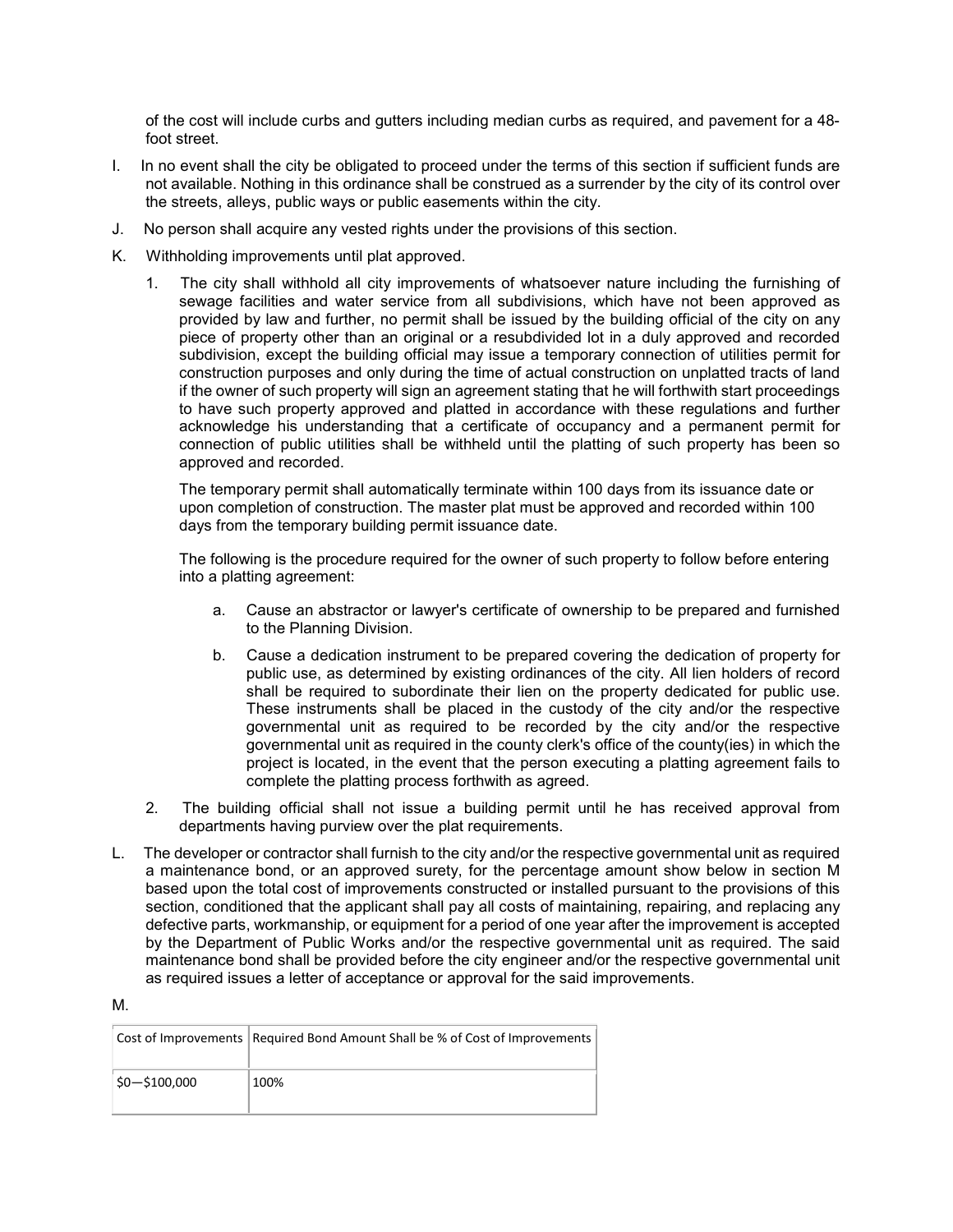| \$100,001-\$249,999 | 75% |
|---------------------|-----|
| \$250,000-\$499,999 | 50% |
| Over \$500,000      | 25% |

(Ord. No. 20-2018, 5-1-2018)

[Secs. 8—10. - Reserved.]

Sec. 11. - Parks.

- A. All applicant shall be required to set aside land for park purposes under conditions set out in subsection B of this section when the master park plan of the city shows a park is required in the area to be subdivided and the applicant shall show such land set aside in compliance with this section on the master plat or preliminary plat. All areas set aside for park purposes shall conform to the master park plan as to general location, area and type of development. The parks and recreation department should be consulted when developing the master plat so that few revisions will be necessary later.
- B. The city shall be granted an option to purchase the land so set aside for park purposes upon the following terms. If at the end of one year from the date of approval by the Commission of the master plat or preliminary plat if there is no master plat, the total area covered by said plat has been at least 50 percent developed, then and in that event the city shall be required to exercise its option within 30 days thereafter or release the same to the applicant with the purchase price to be computed as set out in subsection C of this section. If at the end of one year there has not been a 50 percent development, then and in that event the option shall continue in full force and effect until said total area has been at least 50 percent developed with the city then required to exercise or release its option as set out above.
- C. The price to be paid by the city for the land set aside for park purposes shall be based on the fair market value of the raw land as of the date the master or preliminary plat is first filed with the board, plus the pro rata part of all development cost attributable to the park land so purchased, including abutting streets and utilities necessary to serve the park land.
- D. All applicants shall also submit on the master plat an indication showing how the park area is to be developed in the event the city is unable to purchase the property or rejects it because of other reasons.
- E. All areas reserved for park land shall conform to the city master park plan as to general location, area and type of development. The city shall have the right to accept or reject park land proposals as shown on the developer's master plat, at such time as the master plat is brought before the Commission for approval. The one year option period, which the city has to buy the land, shall begin with the Commission's approval of the developer's master plat.

(Ord. No. 20-2018, 5-1-2018)

Sec. 12. - Penal provisions.

If any individual (including any officer, agent or employee acting in behalf of any individual, firm, association or corporation) violates any provision of this ordinance, he shall be guilty of a misdemeanor, and, upon conviction of such violation he shall be fined an amount as provided by section 1-14 of the Code of Ordinances. Each day that such violation continues shall be a separate offense. Prosecution or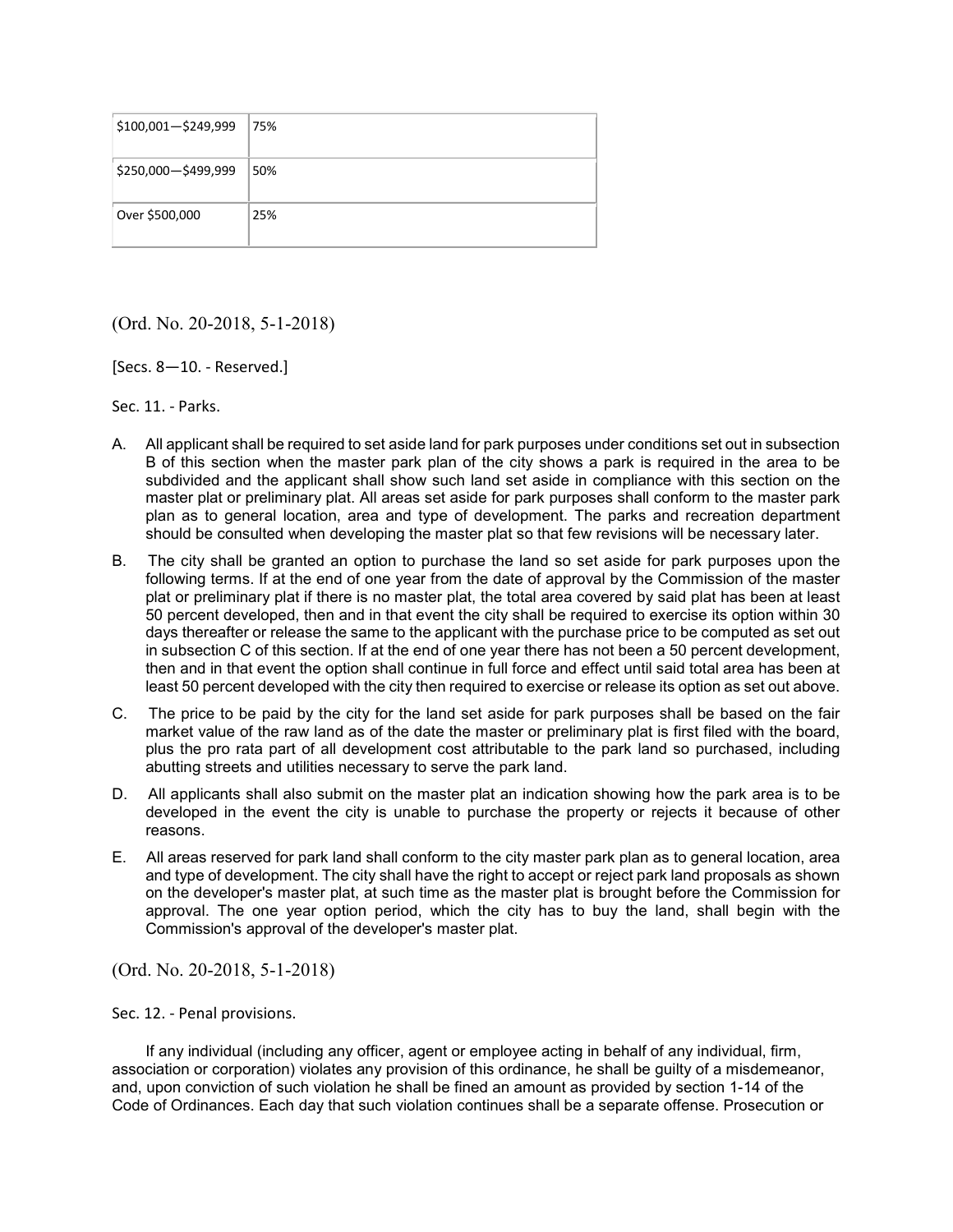conviction under this provision shall never be a bar to any other remedy or relief for violations of this ordinance.

Sec. 13. - Enforcement other than penal.

- A. No permit shall be issued by the Health Department and/or Department of Public Works for the installation of an on-site sewerage system upon any lot in a subdivision for which a final plat has not been approved or on a lot in a subdivision in which the standards contained herein or referred to herein have not been complied with in full.
- B. No building, repair, plumbing or electrical permit shall be issued by the building official for any structure on a lot in a subdivision in which a final plat has not been approved or on a lot in a subdivision in which the standards contained herein or referred to herein have not been complied with in full, except in those situations described herein.
- C. The Department of Public Works and/or the respective governmental unit as required shall not repair, maintain, install or provide any streets or public utility services in any subdivision for which a final plat has not been approved or in which the standards contained herein or referred to herein have not been complied with in full.
- D. The city shall not sell, supply or allow to be sold or supplied any water, gas, electricity or sewerage service within a subdivision for which a final plat has not been approved or in which the standards contained herein or referred to herein have not been complied with in full.
- E. On behalf of the city and/or the respective governmental unit as required, the city attorney may institute appropriate action in the district court to enjoin any violation of this ordinance or the standards referred to herein which violation occurs within the city limits or within the extraterritorial jurisdiction of the city or as such jurisdiction is determined.
- F. If any subdivision exists for which a final plat has not been approved or in which the standards contained herein or referred to herein have not been complied with in full, the city attorney may, on behalf of the city and/or the respective governmental unit as required, cause an instrument to be filed in the deed records of the county or counties in which such subdivision or part thereof lies. The instrument may state the fact of such noncompliance or failure to secure final plat approval and the fact that the provisions of paragraphs A, B, C and D of this section will apply to the subdivision and the lots therein. If full compliance and final plat approval are secured after the filing of such instrument, the city attorney shall forthwith file an instrument in the deed records of each such county stating that paragraphs A, B, C and D no longer apply.
- Sec. 14. Modification of subdivision regulations.
- A. Where existing conditions require a modification from the standards and regulations herein contained because of a distinct and unusual condition that does not prevail on other undeveloped land generally in the city, the Commission may approve a modification from specific standards to permit the equitable treatment of the land or tract in light of the unusual condition.
- B. The Commission may authorize a modification from these regulations when in its opinion deprivation of use of land will result from requiring strict compliance. The applicant shall have the responsibility of proving that the strict application of the subdivision ordinance creates a deprivation of use of land. The following conditions must be present for consideration:
	- 1. There are special circumstances or conditions affecting the land involved such that the strict application of the provisions of this chapter would deprive the applicant of the reasonable use of his land; and,
	- 2. The granting of the modification will not be detrimental to the public health, safety or welfare, or injurious to other property in the area; and,
	- 3. The granting of the modification will not have the effect of preventing the orderly subdivision of other lands in the area in accordance with the provisions of this chapter; and,